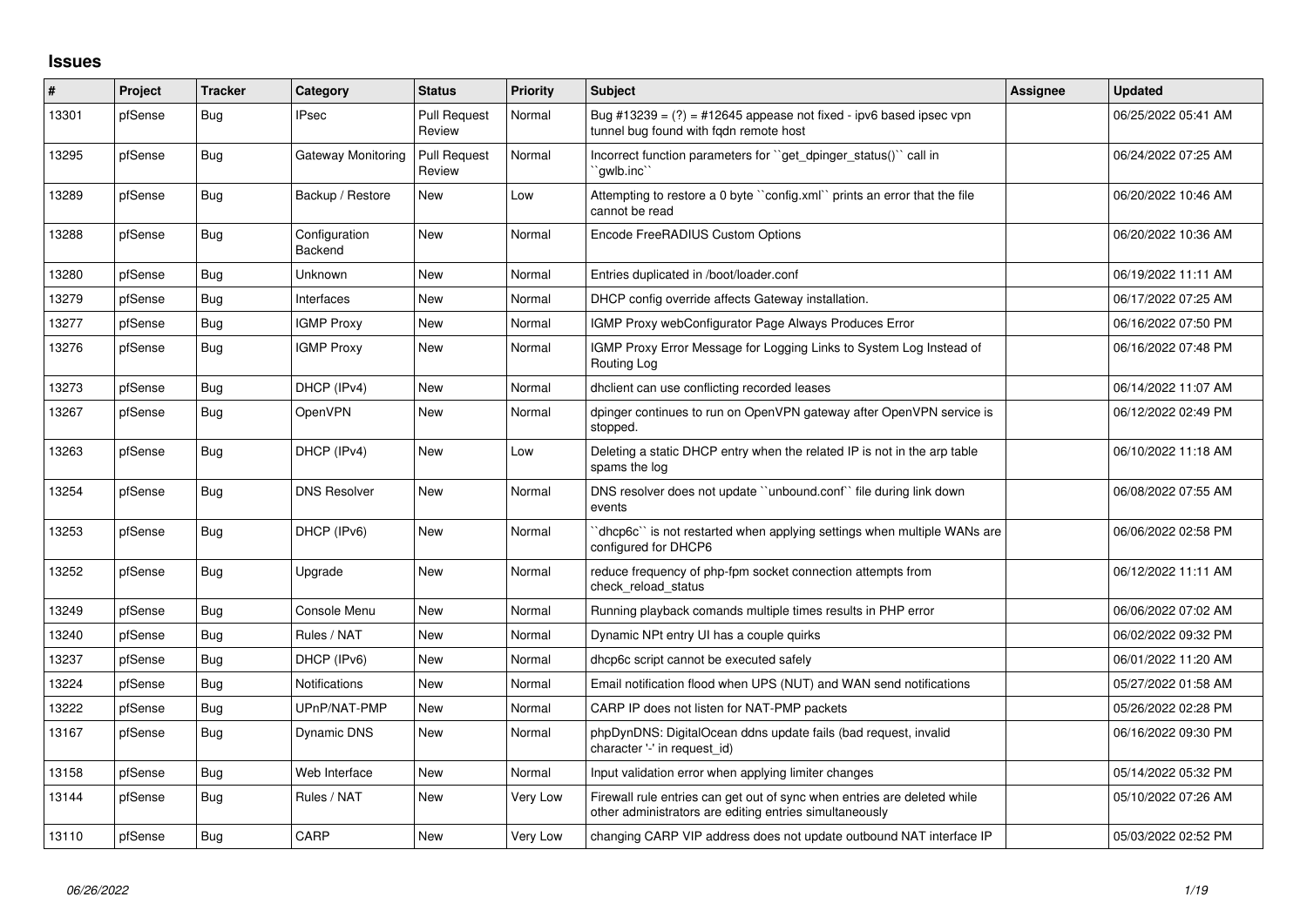| #     | Project | <b>Tracker</b> | Category                                 | <b>Status</b> | <b>Priority</b> | Subject                                                                                                  | Assignee | <b>Updated</b>      |
|-------|---------|----------------|------------------------------------------|---------------|-----------------|----------------------------------------------------------------------------------------------------------|----------|---------------------|
| 13087 | pfSense | <b>Bug</b>     | OpenVPN                                  | New           | Normal          | OpenVPN Server: hide WINS servers list when netbios option is<br>unchecked while WINS servers is checked |          | 04/22/2022 10:29 AM |
| 13076 | pfSense | <b>Bug</b>     | Gateway Monitoring                       | <b>New</b>    | Normal          | Marking a gateway as down does not affect IPsec entries using gateway<br>groups                          |          | 06/03/2022 10:32 AM |
| 13068 | pfSense | Bug            | Aliases / Tables                         | <b>New</b>    | Normal          | Error loading rules when URL Table IPs content is empty                                                  |          | 04/17/2022 09:07 PM |
| 13067 | pfSense | Bug            | <b>FilterDNS</b>                         | New           | Normal          | filterdns resolve interval is twice the intended value                                                   |          | 04/17/2022 07:45 PM |
| 13051 | pfSense | <b>Bug</b>     | <b>Traffic Shaper</b><br>(ALTQ)          | New           | Normal          | Firewall traffic shaper by interface selection unknow                                                    |          | 04/12/2022 07:03 AM |
| 13046 | pfSense | Bug            | Rules / NAT                              | <b>New</b>    | Normal          | Floating rule applied to IPv6 interface with a SLAAC DHCPv6 gateway<br>reports error on boot             |          | 04/11/2022 09:50 AM |
| 13003 | pfSense | Bug            | Hardware / Drivers                       | <b>New</b>    | Normal          | Malicious Driver Detection event on ixl driver                                                           |          | 06/25/2022 05:00 PM |
| 13000 | pfSense | <b>Bug</b>     | <b>IPsec</b>                             | New           | Low             | IPsec AES-GCM encryption algorithm "Key Length" field should be labeled<br>"ICV Length"                  |          | 03/30/2022 07:40 AM |
| 12960 | pfSense | Bug            | Installer                                | New           | Normal          | VGA installer image defaults to serial console, serial console is default in<br><b>GUI settings</b>      |          | 05/10/2022 03:19 PM |
| 12959 | pfSense | Bug            | DHCP (IPv4)                              | Feedback      | Normal          | dhcplease process wrongly update host file if client-hostname is empty                                   |          | 03/28/2022 10:26 AM |
| 12950 | pfSense | Bug            | Routing                                  | <b>New</b>    | Normal          | OpenVPN as default gateway does not get set at boot time                                                 |          | 04/09/2022 05:46 PM |
| 12947 | pfSense | <b>Bug</b>     | DHCP (IPv6)                              | New           | Normal          | DHCP6 client does not take any action if the interface IPv6 address<br>changes during renewal            |          | 06/19/2022 09:34 PM |
| 12938 | pfSense | <b>Bug</b>     | IPv6 Router<br>Advertisements<br>(RADVD) | New           | Normal          | MaxRtrAdvInterval would allow stale DNS servers to be deleted faster                                     |          | 03/12/2022 09:37 AM |
| 12927 | pfSense | <b>Bug</b>     | OpenVPN                                  | New           | Normal          | OpenVPN with OCSP enabled allows connections with revoked<br>certificates                                |          | 03/24/2022 08:22 AM |
| 12926 | pfSense | Bug            | Interfaces                               | Feedback      | Normal          | Changing LAGG type on CARP interfaces makes VIPs go to an "init" State                                   |          | 03/10/2022 10:52 AM |
| 12922 | pfSense | Bug            | DHCP (IPv4)                              | New           | Normal          | Classless static routes received on DHCP WAN can override chosen<br>default gateway                      |          | 03/28/2022 10:08 AM |
| 12905 | pfSense | Bug            | Web Interface                            | <b>New</b>    | Normal          | Add VLAN Re-assignment to Import Interface Mismatch Wizard                                               |          | 03/07/2022 08:05 AM |
| 12888 | pfSense | Bug            | Rules / NAT                              | New           | Normal          | pfSense sends un-NATed packets during OpenVPN startup                                                    |          | 03/01/2022 03:13 PM |
| 12878 | pfSense | Bug            | <b>Traffic Shaper</b><br>(ALTQ)          | Incomplete    | Normal          | Traffic shaping by interface, route queue bandwidth inbound, out by a<br>large factor.                   |          | 06/06/2022 07:03 AM |
| 12877 | pfSense | <b>Bug</b>     | Dynamic DNS                              | Feedback      | Normal          | Cloudflare DynDNS fails to update more than two addresses                                                |          | 05/29/2022 06:56 PM |
| 12875 | pfSense | <b>Bug</b>     | Package System                           | New           | Normal          | Import zabbix-agent6 and zabbix-proxy6 from FreeBSD Ports                                                |          | 05/28/2022 06:50 PM |
| 12857 | pfSense | <b>Bug</b>     | Gateways                                 | New           | Normal          | Firewall gateway goes away when making changes to Bridge0 device                                         |          | 02/27/2022 11:20 AM |
| 12853 | pfSense | <b>Bug</b>     | <b>NAT Reflection</b>                    | Feedback      | High            | Network Address Translation - Pure NAT pfsense freeze after reboot                                       |          | 02/22/2022 08:40 AM |
| 12850 | pfSense | <b>Bug</b>     | Routing                                  | New           | Low             | Console error during boot: "route: route has not been found"                                             |          | 02/22/2022 08:27 AM |
| 12829 | pfSense | <b>Bug</b>     | <b>Traffic Shaper</b><br>(Limiters)      | Feedback      | Normal          | Dummynet kernel module fails to load after upgrade.                                                      |          | 03/17/2022 09:26 AM |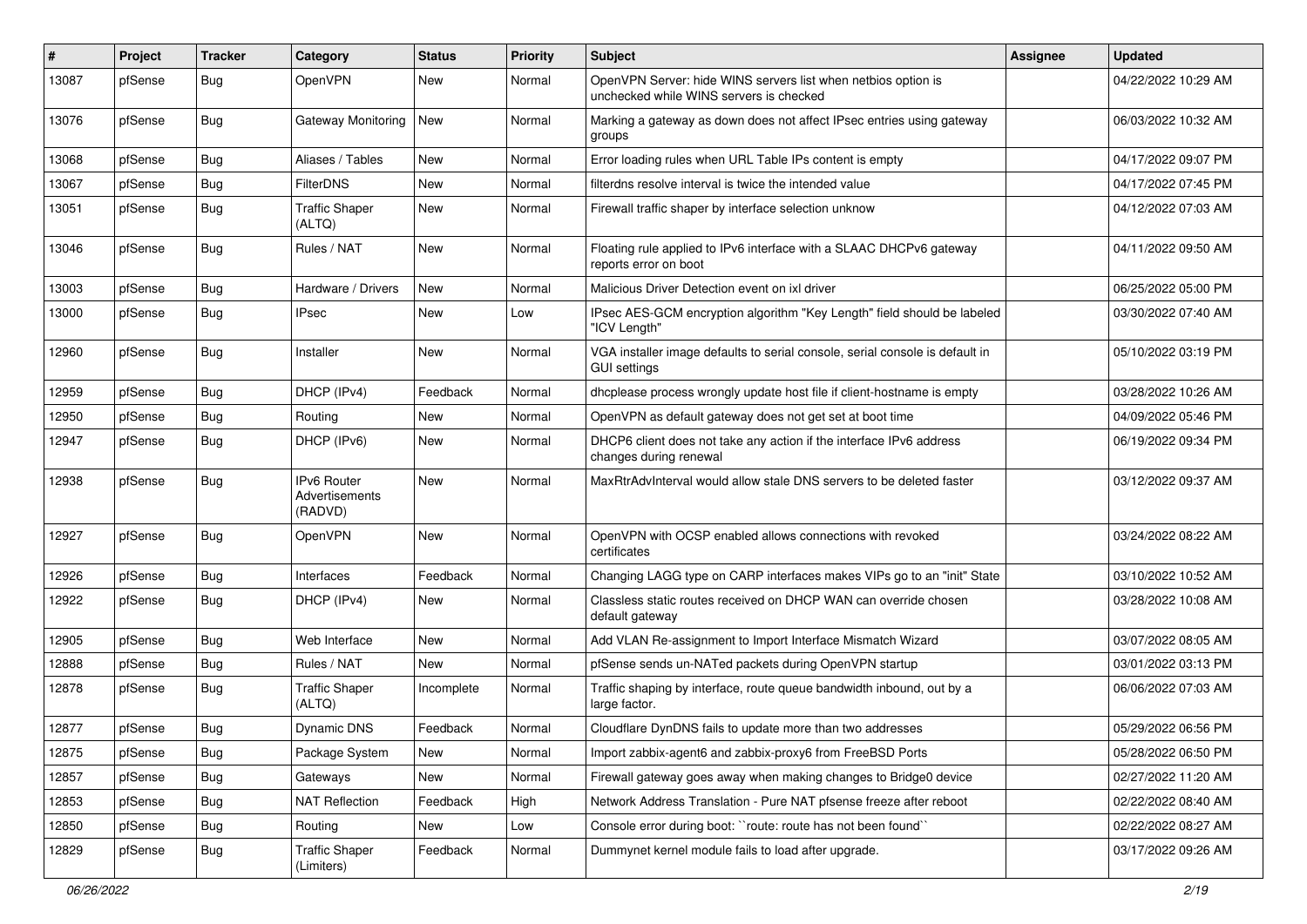| #     | Project | <b>Tracker</b> | Category                    | <b>Status</b>                 | <b>Priority</b> | Subject                                                                                                                | Assignee | <b>Updated</b>      |
|-------|---------|----------------|-----------------------------|-------------------------------|-----------------|------------------------------------------------------------------------------------------------------------------------|----------|---------------------|
| 12828 | pfSense | <b>Bug</b>     | Wireless                    | New                           | Normal          | pfSense keeps crashing (Fatal trap 12: page fault while in kernel mode)                                                |          | 02/21/2022 07:55 AM |
| 12823 | pfSense | Bug            | DHCP (IPv6)                 | <b>New</b>                    | Normal          | Multiple DHCP6 WAN connections PPPoE interface 'defached' status                                                       |          | 02/18/2022 05:39 AM |
| 12797 | pfSense | <b>Bug</b>     | UPnP/NAT-PMP                | New                           | Normal          | UPnP+STUN forms invalid outbound NAT rules using the external address<br>discovered from STUN                          |          | 02/15/2022 01:01 PM |
| 12796 | pfSense | Bug            | Upgrade                     | Confirmed                     | Normal          | 2.5.2 -> 2.6.0 upgrade segfaults if certain packages are installed.                                                    |          | 05/24/2022 07:43 AM |
| 12774 | pfSense | <b>Bug</b>     | Backup / Restore            | <b>New</b>                    | Normal          | Picture widget image is not saved in backup                                                                            |          | 04/04/2022 04:48 AM |
| 12764 | pfSense | <b>Bug</b>     | Gateways                    | <b>New</b>                    | Normal          | VTI gateway status is pending after assigning the VTI interface                                                        |          | 02/07/2022 05:41 AM |
| 12757 | pfSense | <b>Bug</b>     | Diagnostics                 | <b>Pull Request</b><br>Review | Very Low        | Clean up /etc/inc/filter.inc use of pfctl -F                                                                           |          | 05/17/2022 02:18 PM |
| 12747 | pfSense | Bug            | Logging                     | <b>New</b>                    | Normal          | System log is filled by sshguard                                                                                       |          | 05/03/2022 03:08 AM |
| 12740 | pfSense | Bug            | FreeBSD                     | Incomplete                    | Normal          | panic: esp input cb: Unexpected address family                                                                         |          | 01/27/2022 01:19 PM |
| 12737 | pfSense | <b>Bug</b>     | Certificates                | New                           | Normal          | CApath is not defined by default in curl                                                                               |          | 05/17/2022 02:30 PM |
| 12734 | pfSense | Bug            | Web Interface               | Incomplete                    | Low             | Long hostname breaks DHCP leases layout                                                                                |          | 01/31/2022 01:03 PM |
| 12730 | pfSense | <b>Bug</b>     | <b>Captive Portal</b>       | <b>New</b>                    | Normal          | RADIUS accounting does not work if WAN is down                                                                         |          | 01/26/2022 05:13 AM |
| 12726 | pfSense | <b>Bug</b>     | Authentication              | New                           | Normal          | LDAP select container button auto populate                                                                             |          | 01/25/2022 01:48 PM |
| 12708 | pfSense | <b>Bug</b>     | Aliases / Tables            | <b>New</b>                    | Normal          | alias with non resolving DNS entry breaks underlying pf table                                                          |          | 02/20/2022 06:13 PM |
| 12705 | pfSense | <b>Bug</b>     | <b>IPsec</b>                | Incomplete                    | Normal          | ECDSA certificate does not work for IPSec VPN phase 1                                                                  |          | 01/24/2022 03:22 PM |
| 12648 | pfSense | Bug            | <b>Captive Portal</b>       | New                           | Normal          | Undocumented variables 'listenporthttp' and 'listenporthttps'                                                          |          | 12/28/2021 10:44 AM |
| 12632 | pfSense | <b>Bug</b>     | Gateways                    | New                           | High            | Assigning a /30 WAN IP address at the console does not save the<br>gateway correctly                                   |          | 05/17/2022 02:28 PM |
| 12612 | pfSense | Bug            | <b>DNS Resolver</b>         | <b>New</b>                    | Normal          | DNS Resolver is restarted during every "rc.newwanip" event                                                             |          | 06/03/2022 07:13 AM |
| 12563 | pfSense | Bug            | OpenVPN                     | New                           | Normal          | OpenVPN server doesn't support Framed-IPv6-Address RADIUS attribute                                                    |          | 12/03/2021 11:19 AM |
| 12552 | pfSense | <b>Bug</b>     | OpenVPN                     | New                           | Normal          | "Pull DNS" option within OpenVPN client does not cause pfSense to use<br>DNS servers assigned by remote OpenVPN server |          | 12/08/2021 08:45 AM |
| 12544 | pfSense | Bug            | <b>Operating System</b>     | New                           | Normal          | OpenSSH vulnerabilities                                                                                                |          | 06/25/2022 05:47 PM |
| 12543 | pfSense | Bug            | Web Interface               | Feedback                      | Normal          | Deleteing a Outbound NAT rule gave me an empty rule and displayed php<br>error in UI.                                  |          | 02/14/2022 04:36 AM |
| 12542 | pfSense | <b>Bug</b>     | <b>Virtual IP Addresses</b> | <b>New</b>                    | Normal          | Cannot assign a same IPv6 Link-Local address to different interfaces                                                   |          | 11/25/2021 01:41 AM |
| 12539 | pfSense | <b>Bug</b>     | Interfaces                  | New                           | Low             | Changing VLAN ID for LAN interface in assignments silently fails.                                                      |          | 11/23/2021 04:12 AM |
| 12519 | pfSense | Bug            | Authentication              | New                           | Normal          | Fail authentication using special character in password via the LDAP<br>connector                                      |          | 11/12/2021 07:39 AM |
| 12509 | pfSense | <b>Bug</b>     | OpenVPN                     | New                           | Normal          | Deffered authentication does not work with auth-gen-token external-auth<br>or pusk "auth-token"                        |          | 11/08/2021 04:01 AM |
| 12508 | pfSense | Bug            | <b>DHCP Relay</b>           | New                           | Normal          | DHCP Relay over VPN                                                                                                    |          | 11/06/2021 11:25 AM |
| 12504 | pfSense | Bug            | Interfaces                  | New                           | Normal          | BCM57412 NetXtreme-E 10Gb RDMA Ethernet controller issue                                                               |          | 11/05/2021 04:51 AM |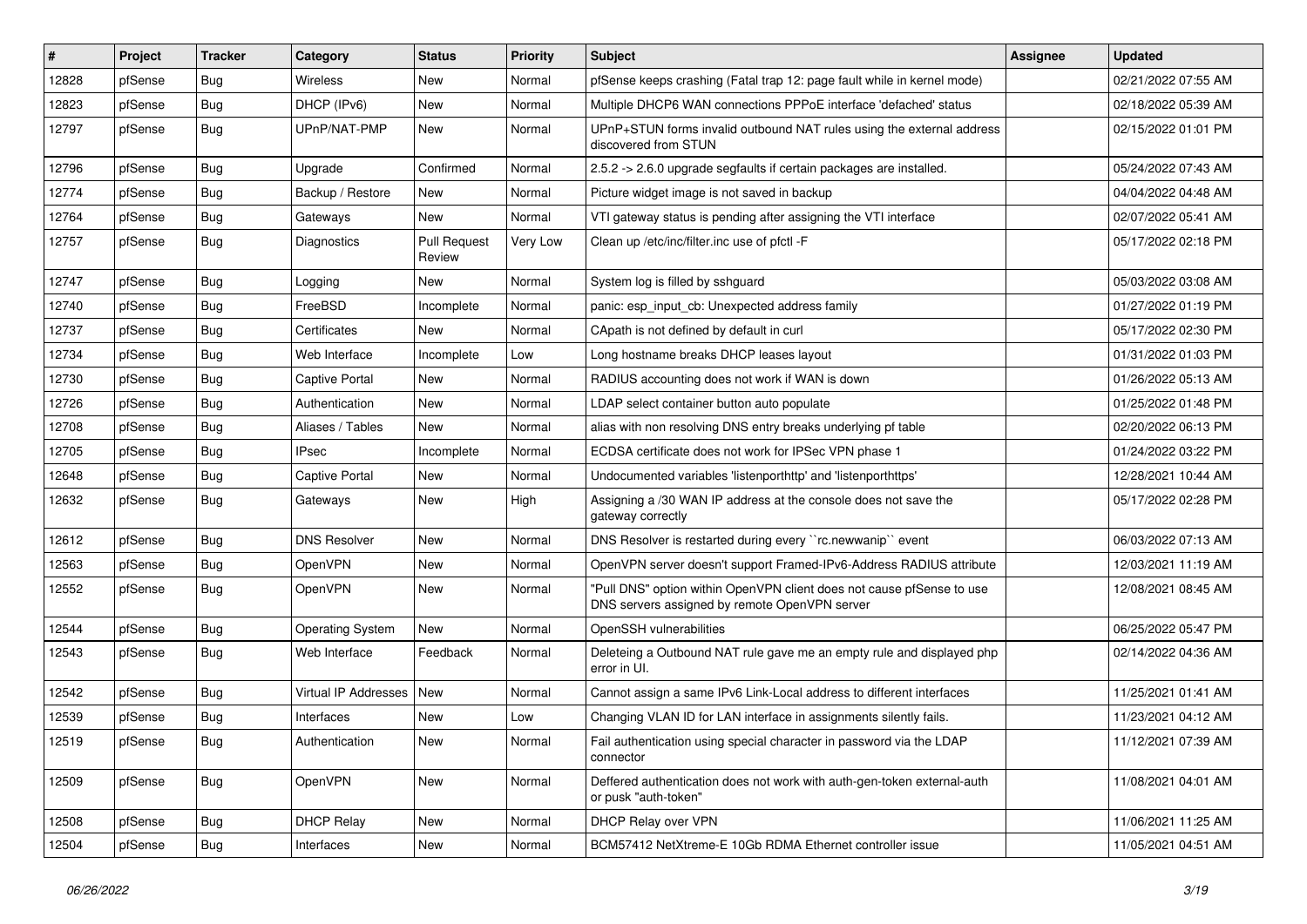| #     | Project | <b>Tracker</b> | Category                        | <b>Status</b>                 | <b>Priority</b> | Subject                                                                                                                          | <b>Assignee</b> | <b>Updated</b>      |
|-------|---------|----------------|---------------------------------|-------------------------------|-----------------|----------------------------------------------------------------------------------------------------------------------------------|-----------------|---------------------|
| 12483 | pfSense | Bug            | Configuration<br>Backend        | New                           | Normal          | GUI creates inconsistent config.xml                                                                                              |                 | 10/23/2021 06:48 AM |
| 12467 | pfSense | Bug            | <b>Captive Portal</b>           | <b>New</b>                    | Normal          | CP error on client disconnect after reboot                                                                                       |                 | 10/17/2021 05:35 AM |
| 12464 | pfSense | Bug            | Logging                         | <b>Pull Request</b><br>Review | Normal          | Syslog Auth messages are sent as Emergency Level                                                                                 |                 | 05/17/2022 02:20 PM |
| 12451 | pfSense | Bug            | <b>Virtual IP Addresses</b>     | New                           | Normal          | deleteVIP() does not check RFC2136 Update Source                                                                                 |                 | 10/13/2021 10:06 AM |
| 12436 | pfSense | <b>Bug</b>     | <b>PPPoE Server</b>             | New                           | Normal          | Pppoe server config gui does not allow setting of chap authentication, and<br>sets the network start address for allocation to 0 |                 | 10/21/2021 08:15 AM |
| 12421 | pfSense | Bug            | Rules / NAT                     | <b>New</b>                    | Normal          | IPV6 limiter bug                                                                                                                 |                 | 10/02/2021 08:44 AM |
| 12401 | pfSense | <b>Bug</b>     | <b>Traffic Graphs</b>           | New                           | Normal          | Traffic graphs with untagged and tagged VLAN on same interface                                                                   |                 | 09/23/2021 09:18 PM |
| 12393 | pfSense | Bug            | <b>Traffic Shaper</b><br>(ALTQ) | <b>New</b>                    | Low             | Priority of qOthersLow higher than default queues                                                                                |                 | 09/21/2021 02:48 PM |
| 12357 | pfSense | <b>Bug</b>     | Captive Portal                  | New                           | Normal          | Captive Portal popup Logout button loads full login page in popup when<br>clicked                                                |                 | 10/27/2021 12:10 PM |
| 12283 | pfSense | Bug            | Authentication                  | New                           | Normal          | LDAP/RADIUS authentication servers configuration does not allow source<br>IP address to be specified                             |                 | 08/20/2021 01:15 AM |
| 12259 | pfSense | Bug            | <b>Operating System</b>         | <b>New</b>                    | Normal          | Intel em NICs Suffering Performance Degradation on FreeBSD12                                                                     |                 | 02/25/2022 09:28 PM |
| 12249 | pfSense | <b>Bug</b>     | Backup / Restore                | New                           | Normal          | HAProxy causing failed ACB backups                                                                                               |                 | 11/15/2021 11:58 PM |
| 12122 | pfSense | <b>Bug</b>     | Web Interface                   | <b>New</b>                    | Normal          | Perform greedy actions asychronously                                                                                             |                 | 07/10/2021 01:10 PM |
| 12095 | pfSense | <b>Bug</b>     | Authentication                  | New                           | Normal          | Memory leak in pcscd                                                                                                             |                 | 06/01/2022 01:01 PM |
| 12070 | pfSense | <b>Bug</b>     | DHCP (IPv4)                     | <b>New</b>                    | Low             | <b>VLAN0 for WAN DHCP</b>                                                                                                        |                 | 12/23/2021 04:31 PM |
| 12067 | pfSense | Bug            | DHCP (IPv4)                     | New                           | Very Low        | <b>DHCP Monitoring Statistics Error</b>                                                                                          |                 | 06/21/2021 08:39 AM |
| 12056 | pfSense | <b>Bug</b>     | Logging                         | New                           | Normal          | Filterlog says "Unknown Option %u"                                                                                               |                 | 06/18/2021 05:51 AM |
| 12013 | pfSense | <b>Bug</b>     | Logging                         | <b>New</b>                    | Low             | Reading log data is inefficient in certain cases                                                                                 |                 | 06/08/2021 07:35 AM |
| 11992 | pfSense | <b>Bug</b>     | <b>Virtual IP Addresses</b>     | Confirmed                     | High            | GRE Tunnel - Does not work with a virtual IP as endpoint                                                                         |                 | 06/04/2021 01:16 AM |
| 11960 | pfSense | <b>Bug</b>     | <b>Gateway Monitoring</b>       | Feedback                      | Normal          | Gateway Monitoring Traffic Goes Out Default Gateway                                                                              |                 | 12/20/2021 05:43 AM |
| 11953 | pfSense | Bug            | <b>IGMP Proxy</b>               | New                           | Normal          | XG-1541 crashes when igmpproxy is enabled and network interfaces<br>status change                                                |                 | 05/24/2021 04:55 PM |
| 11925 | pfSense | Bug            | OpenVPN                         | <b>New</b>                    | Normal          | Calling-Station-Id always set to WAN IP                                                                                          |                 | 05/14/2021 09:27 AM |
| 11872 | pfSense | Bug            | Interfaces                      | <b>New</b>                    | Normal          | gif interfaces reporting incorrect traffic counters                                                                              |                 | 12/30/2021 04:00 AM |
| 11786 | pfSense | <b>Bug</b>     | Services                        | New                           | Normal          | SSH incomplete setup and startup fail while recovering XML backup in a<br>fresh install of pfSense 2.5.0                         |                 | 04/17/2021 01:36 PM |
| 11778 | pfSense | <b>Bug</b>     | OpenVPN                         | New                           | Normal          | OpenVPN uses 100% CPU after experiencing packet loss                                                                             |                 | 02/28/2022 07:38 AM |
| 11761 | pfSense | Bug            | L <sub>2</sub> TP               | New                           | Normal          | L2TP/IPsec VPN : PPP LCP negotiation occurs before user authentication                                                           |                 | 03/31/2021 04:52 AM |
| 11759 | pfSense | <b>Bug</b>     | Dashboard                       | New                           | Normal          | Traffic graphs on dashboard double upload on pppoe links                                                                         |                 | 12/30/2021 04:00 AM |
| 11731 | pfSense | Bug            | Hardware / Drivers              | New                           | Normal          | Missing support for Realtek USB NICs                                                                                             |                 | 03/30/2021 04:32 AM |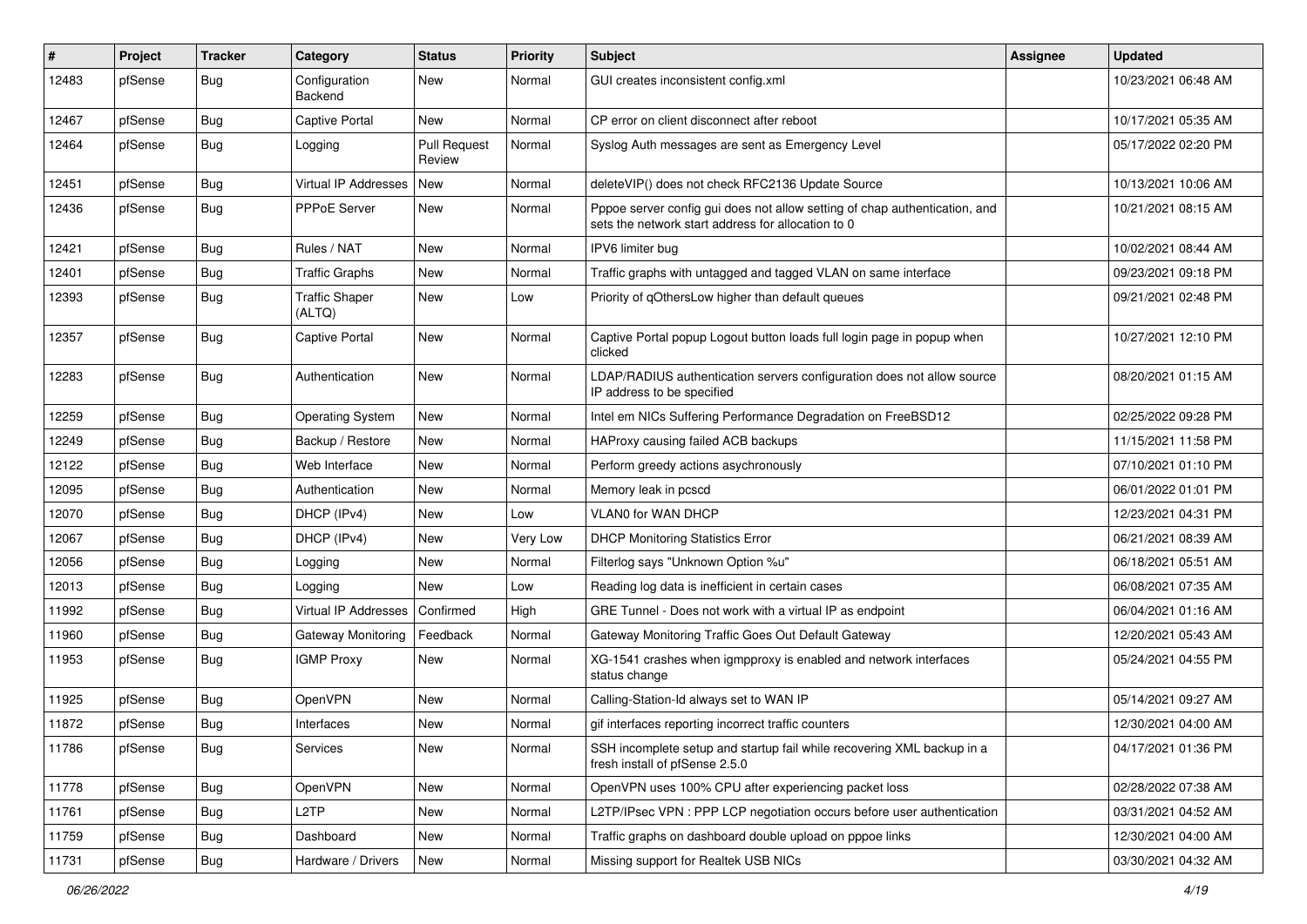| #     | Project | <b>Tracker</b> | Category                            | <b>Status</b> | <b>Priority</b> | Subject                                                                                                                                                                                         | <b>Assignee</b> | <b>Updated</b>      |
|-------|---------|----------------|-------------------------------------|---------------|-----------------|-------------------------------------------------------------------------------------------------------------------------------------------------------------------------------------------------|-----------------|---------------------|
| 11730 | pfSense | Bug            | Web Interface                       | New           | Normal          | Improve visibility of option selections in dark themes                                                                                                                                          |                 | 03/25/2021 09:38 PM |
| 11724 | pfSense | <b>Bug</b>     | Package System                      | New           | Normal          | Packages unexpectedly removed when changing update branches                                                                                                                                     |                 | 03/29/2021 08:09 AM |
| 11717 | pfSense | Bug            | Rules / NAT                         | New           | Normal          | Incorrect port forwarding rules if Destination port alias is not equal to<br>Redirect target port alias                                                                                         |                 | 03/22/2021 06:06 AM |
| 11715 | pfSense | <b>Bug</b>     | OpenVPN                             | New           | Normal          | OpenVPN MTU                                                                                                                                                                                     |                 | 03/22/2021 01:35 AM |
| 11666 | pfSense | Bug            | Logging                             | <b>New</b>    | Normal          | GUI Firewall log search not parsing filter.log beyond hard coded limit                                                                                                                          |                 | 03/12/2021 11:38 AM |
| 11657 | pfSense | <b>Bug</b>     | Interfaces                          | New           | Normal          | netmap_ring_reinit error                                                                                                                                                                        |                 | 03/18/2021 10:32 PM |
| 11641 | pfSense | <b>Bug</b>     | Interfaces                          | New           | Normal          | On xn based interfaces without the VLANMTU flag the first VLAN tag<br>defined does not follow the parent interface MTU settings. All subsequent<br>VLAN tags follow the parent interface's MTU. |                 | 03/09/2021 06:42 PM |
| 11619 | pfSense | Bug            | Upgrade                             | New           | Normal          | Unable to upgrade 2.4.4-p3 to 2.5/21.02-p1                                                                                                                                                      |                 | 08/15/2021 10:00 AM |
| 11566 | pfSense | <b>Bug</b>     | Web Interface                       | New           | Low             | Firewall Maximum Table Entries "default size" is whatever is entered                                                                                                                            |                 | 02/27/2021 10:01 AM |
| 11556 | pfSense | Bug            | Rules / NAT                         | New           | Normal          | Kill all states associated with a NAT address                                                                                                                                                   |                 | 03/19/2021 10:29 AM |
| 11548 | pfSense | Bug            | Rules / NAT                         | <b>New</b>    | Normal          | "rule expands to no valid combination" error from port forward automatic<br>rule mixing IPv4 and IPv6 elements                                                                                  |                 | 02/27/2021 03:18 PM |
| 11541 | pfSense | <b>Bug</b>     | OpenVPN                             | New           | Normal          | OpenVPN status does not work properly when set to TCP and Concurrent<br>Connections $= 1$                                                                                                       |                 | 03/02/2021 02:27 PM |
| 11503 | pfSense | <b>Bug</b>     | OpenVPN                             | New           | Normal          | Using multiple authentication backends on an OpenVPN server fails                                                                                                                               |                 | 02/23/2021 12:23 PM |
| 11473 | pfSense | <b>Bug</b>     | Web Interface                       | New           | Normal          | System Activity shows invalid data on SG-3100                                                                                                                                                   |                 | 02/19/2021 08:12 PM |
| 11430 | pfSense | Bug            | Interfaces                          | New           | Normal          | PHP console spam after Assigning Interfaces                                                                                                                                                     |                 | 10/09/2021 10:37 AM |
| 11429 | pfSense | <b>Bug</b>     | Web Interface                       | New           | Normal          | System Log / Settings form activates "Reset Log Files" button on enter                                                                                                                          |                 | 10/28/2021 01:35 PM |
| 11418 | pfSense | Bug            | <b>IPsec</b>                        | New           | Very Low        | 'NAT-T: Force' is broken for IPv6 IPsec                                                                                                                                                         |                 | 02/16/2021 08:25 AM |
| 11412 | pfSense | <b>Bug</b>     | Interfaces                          | New           | Normal          | LLDPD Package Doesn't Work with Switchports                                                                                                                                                     |                 | 02/12/2021 08:12 PM |
| 11363 | pfSense | <b>Bug</b>     | Installer                           | <b>New</b>    | Normal          | Clean Install 2.5.0 fails due to hardware incompability                                                                                                                                         |                 | 02/04/2021 11:06 AM |
| 11335 | pfSense | Bug            | Interfaces                          | New           | Normal          | Spoofing the MAC on a LAGG interface does not work for some NIC<br>types.                                                                                                                       |                 | 01/29/2021 09:10 AM |
| 11268 | pfSense | <b>Bug</b>     | Web Interface                       | New           | Normal          | Cookie named 'id' prevents Edit form fields being set properly                                                                                                                                  |                 | 09/03/2021 06:16 AM |
| 11232 | pfSense | Bug            | <b>Operating System</b>             | New           | Normal          | Fix pfSense_fsync                                                                                                                                                                               |                 | 01/08/2021 08:53 AM |
| 11203 | pfSense | Bug            | Certificates                        | New           | Normal          | certificate manager very slow                                                                                                                                                                   |                 | 12/31/2020 11:57 AM |
| 11192 | pfSense | Bug            | <b>Traffic Shaper</b><br>(Limiters) | Feedback      | Normal          | Using Limiters causes out of order packets within one TCP or UDP flow                                                                                                                           |                 | 01/06/2021 12:09 AM |
| 11184 | pfSense | <b>Bug</b>     | FreeBSD                             | New           | Normal          | PF: State policy cannot be configurable                                                                                                                                                         |                 | 02/09/2021 02:43 AM |
| 11177 | pfSense | <b>Bug</b>     | Dynamic DNS                         | New           | Normal          | DDNSv6 not using Check IP Services                                                                                                                                                              |                 | 12/21/2020 05:02 AM |
| 11174 | pfSense | <b>Bug</b>     | <b>Traffic Shaper</b><br>(ALTQ)     | Feedback      | Normal          | Incorrect traffic shaping on pppoe interface                                                                                                                                                    |                 | 12/21/2020 11:21 PM |
| 11149 | pfSense | Bug            | <b>DHCP Relay</b>                   | New           | Normal          | DHCP relay won't start with DHCP server behind gateway                                                                                                                                          |                 | 03/22/2021 05:13 AM |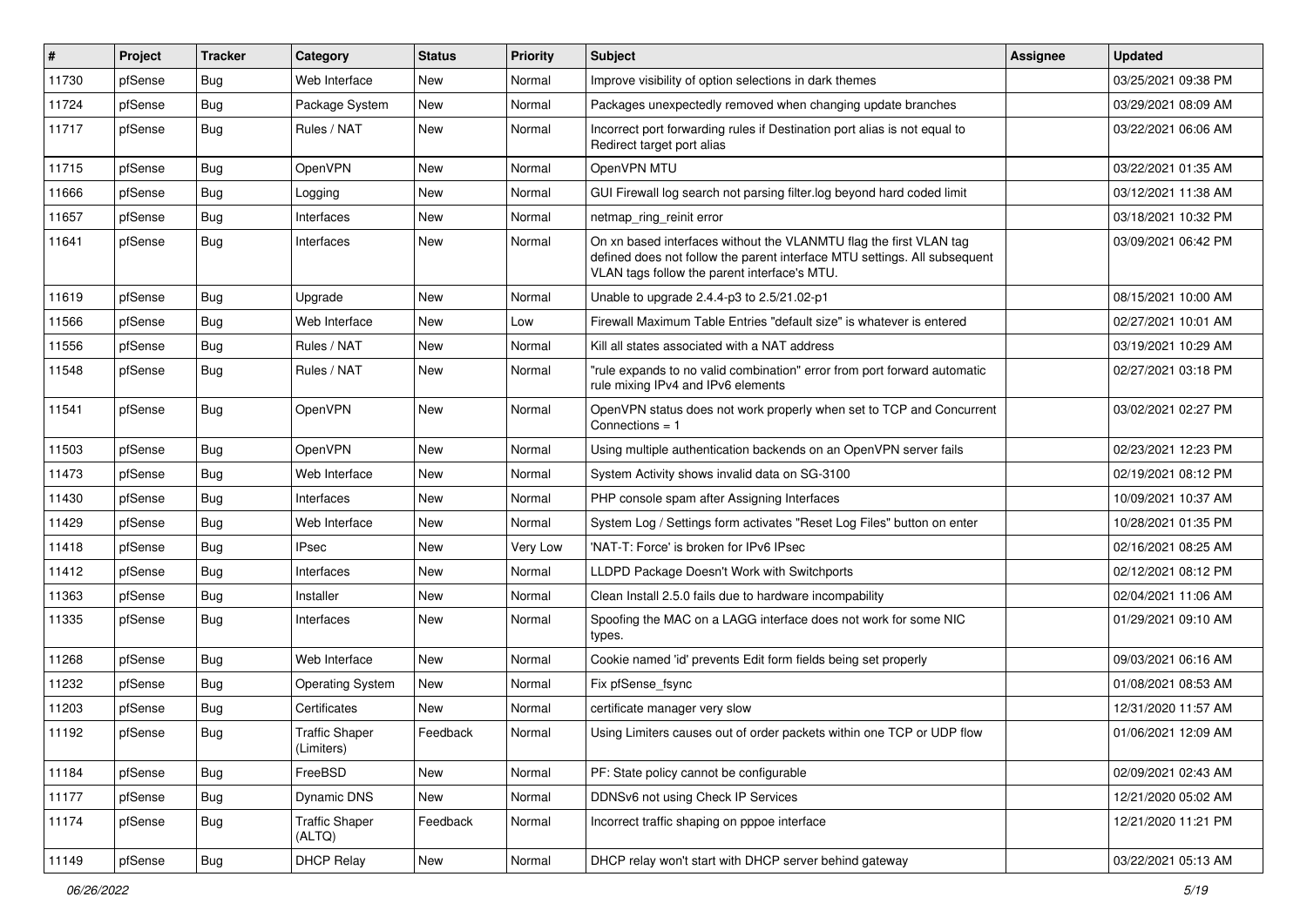| $\pmb{\sharp}$ | Project | <b>Tracker</b> | Category                     | <b>Status</b> | <b>Priority</b> | <b>Subject</b>                                                                                                  | Assignee | <b>Updated</b>      |
|----------------|---------|----------------|------------------------------|---------------|-----------------|-----------------------------------------------------------------------------------------------------------------|----------|---------------------|
| 11147          | pfSense | Bug            | <b>Dynamic DNS</b>           | <b>New</b>    | Normal          | Domeneshop DynDNS IPv4 and IPv6                                                                                 |          | 12/09/2020 11:47 PM |
| 11110          | pfSense | <b>Bug</b>     | Backup / Restore             | <b>New</b>    | Normal          | Backup file should be checked before restoring a specific area                                                  |          | 12/05/2020 02:50 PM |
| 11093          | pfSense | <b>Bug</b>     | <b>Wireless</b>              | <b>New</b>    | Low             | ral(4) driver non-functional in arm64                                                                           |          | 11/21/2020 10:45 AM |
| 10980          | pfSense | <b>Bug</b>     | <b>Operating System</b>      | <b>New</b>    | Normal          | rc.local is executed at login by rc.initial, and not at boot time.                                              |          | 10/19/2020 09:39 AM |
| 10959          | pfSense | Bug            | Traffic Graphs               | Feedback      | Low             | Traffic graph stopped on interface used via netmap                                                              |          | 02/22/2021 02:57 AM |
| 10952          | pfSense | <b>Bug</b>     | Rules / NAT                  | New           | Low             | Inconsistency in Subnet Defaults Between Firewall Rules and Interface<br><b>Address Assignments</b>             |          | 10/09/2020 12:50 PM |
| 10833          | pfSense | Bug            | Configuration<br>Backend     | <b>New</b>    | Normal          | unbound exits on configuration error when link status flaps on LAN<br>interface                                 |          | 08/13/2020 11:53 PM |
| 10822          | pfSense | Bug            | DHCP (IPv6)                  | <b>New</b>    | Normal          | Deprecated IPv6 prefix won't be announced as deprecated to clients                                              |          | 08/10/2020 09:23 AM |
| 10765          | pfSense | Bug            | Authentication               | <b>New</b>    | Normal          | Ampersands in Idap extended query are escaped twice                                                             |          | 09/02/2020 07:55 AM |
| 10729          | pfSense | <b>Bug</b>     | Package System               | <b>New</b>    | Normal          | Certificate verification failed for pkg.freebsd.org                                                             |          | 07/05/2020 01:12 AM |
| 10726          | pfSense | <b>Bug</b>     | Rules / NAT                  | New           | Normal          | Sticky-connections option is bugged - sticky-address cannot be redefined                                        |          | 11/12/2020 10:12 AM |
| 10715          | pfSense | <b>Bug</b>     | <b>DHCP Relay</b>            | <b>New</b>    | Normal          | DHCPv6 relay always uses the "first" IPv6 address of an interface                                               |          | 06/29/2020 05:01 AM |
| 10714          | pfSense | <b>Bug</b>     | DHCP (IPv6)                  | New           | Normal          | radvd only gives out the prefix of the "first" IPv6 address of an interface                                     |          | 10/06/2020 01:03 PM |
| 10712          | pfSense | <b>Bug</b>     | Rules / NAT                  | <b>New</b>    | Normal          | "default allow LAN IPv6 to any" rule does not work right after boot when<br>using IPv6 PD                       |          | 06/30/2020 12:17 AM |
| 10701          | pfSense | <b>Bug</b>     | Web Interface                | New           | Very Low        | Firewall Log too wide with Rule Description Column                                                              |          | 06/25/2020 07:36 AM |
| 10690          | pfSense | <b>Bug</b>     | Installer                    | <b>New</b>    | Low             | Not possible to make UFS install on ZFS formatted drive                                                         |          | 04/21/2022 12:39 PM |
| 10671          | pfSense | <b>Bug</b>     | <b>Operating System</b>      | New           | Normal          | pfsense 2.4.5 1 does not boot on Gen2 2012R2 HyperV VM                                                          |          | 05/09/2021 06:39 AM |
| 10624          | pfSense | <b>Bug</b>     | <b>DNS Resolver</b>          | New           | Normal          | Unbound configuration memory leak with python module $+$ register DHCP<br>leases active                         |          | 02/26/2021 10:27 AM |
| 10584          | pfSense | Bug            | Hardware / Drivers           | <b>New</b>    | Normal          | SG-3100 with M.2: shutdown instead of reboot                                                                    |          | 07/21/2020 03:08 AM |
| 10577          | pfSense | <b>Bug</b>     | Hardware / Drivers           | Feedback      | Normal          | intel x553 (c3000 chipset) loading x520 driver                                                                  |          | 05/28/2020 03:59 AM |
| 10544          | pfSense | <b>Bug</b>     | User Manager /<br>Privileges | <b>New</b>    | Normal          | It's not possible to add a user to group operator using the gui                                                 |          | 04/21/2022 12:39 PM |
| 10530          | pfSense | <b>Bug</b>     | Upgrade                      | New           | Normal          | Convert config version to be based on product version                                                           |          | 04/21/2022 12:39 PM |
| 10513          | pfSense | <b>Bug</b>     | Rules / NAT                  | New           | Normal          | State issues with policy routing and HA failover                                                                |          | 04/21/2022 12:39 PM |
| 10493          | pfSense | Bug            | <b>IPsec</b>                 | New           | Normal          | filter get vpns list() issues                                                                                   |          | 05/06/2020 01:07 AM |
| 10352          | pfSense | <b>Bug</b>     | Authentication               | New           | Very Low        | RADIUS authentication fails with MSCHAPv1 or MSCHAPv2 when<br>passwords contain international characters        |          | 06/20/2022 04:04 PM |
| 10342          | pfSense | Bug            | <b>DNS Resolver</b>          | New           | Normal          | Unbound domain overrides stop resolving periodically. They only resume<br>after the service has been restarted. |          | 03/13/2020 10:35 AM |
| 10325          | pfSense | <b>Bug</b>     | <b>Notifications</b>         | <b>New</b>    | Normal          | System/Advanced/Notifications/E-Mail - SMTP Notification E-Mail auth<br>password Unexpected Bahaviour           |          | 10/30/2020 08:17 AM |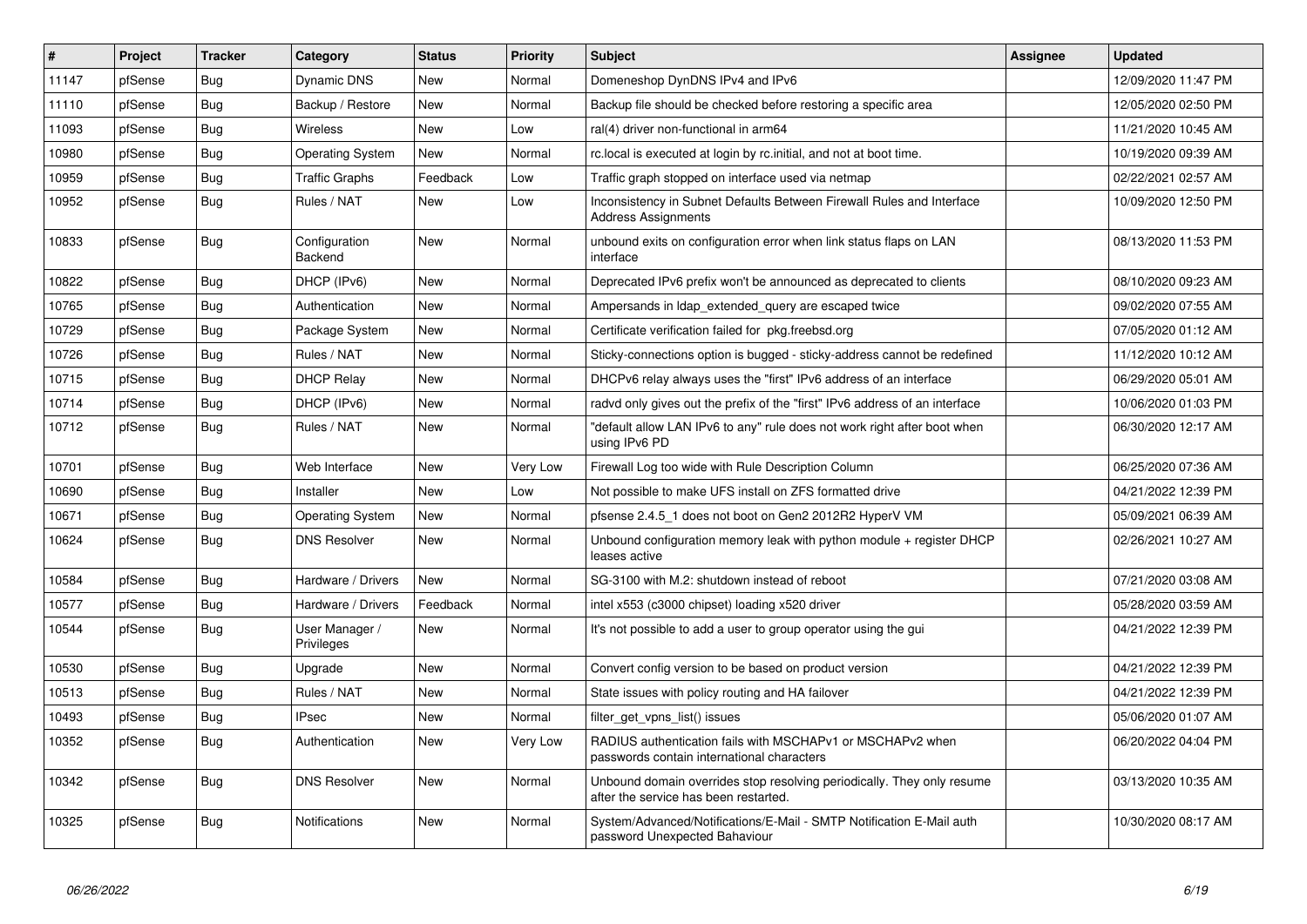| #     | Project | <b>Tracker</b> | Category                     | <b>Status</b> | <b>Priority</b> | <b>Subject</b>                                                                                                       | Assignee | <b>Updated</b>      |
|-------|---------|----------------|------------------------------|---------------|-----------------|----------------------------------------------------------------------------------------------------------------------|----------|---------------------|
| 10311 | pfSense | <b>Bug</b>     | OpenVPN                      | New           | Normal          | Too low net.link.ifqmaxlen causes packet drop under load when using<br>OpenVPN inside bridge interface under load    |          | 08/10/2021 03:10 AM |
| 10310 | pfSense | <b>Bug</b>     | Upgrade                      | New           | Normal          | Systems with low RAM and several packages may temporarily fail to load<br>large tables after an upgrade              |          | 03/03/2020 07:55 AM |
| 10277 | pfSense | Bug            | Web Interface                | <b>New</b>    | Normal          | Sorting the log entries does not use year value                                                                      |          | 02/24/2020 07:46 AM |
| 10271 | pfSense | <b>Bug</b>     | Web Interface                | New           | Normal          | Large number of VLAN/LANs make "Interfaces" menu hard to access                                                      |          | 02/20/2020 04:46 AM |
| 10150 | pfSense | <b>Bug</b>     | <b>IGMP Proxy</b>            | New           | Normal          | IGMP Proxy does not scale to hundreds of streams                                                                     |          | 01/03/2020 02:56 AM |
| 10143 | pfSense | <b>Bug</b>     | <b>DNS Resolver</b>          | New           | Normal          | System hostname DNS entry is assigned to the wrong IP on multi-wan<br>setups                                         |          | 12/31/2019 02:33 PM |
| 10000 | pfSense | <b>Bug</b>     | Dynamic DNS                  | New           | Normal          | Azure Dynamic DNS A and AAAA Records for Apex Zone                                                                   |          | 03/31/2020 09:03 AM |
| 9887  | pfSense | <b>Bug</b>     | Rules / NAT                  | New           | Low             | Rule separator positions change when deleting multiple rules                                                         |          | 05/10/2022 03:11 PM |
| 9837  | pfSense | <b>Bug</b>     | Interfaces                   | New           | Very Low        | ipv6 is not completely disabled on the interfaces                                                                    |          | 10/24/2019 01:16 AM |
| 9805  | pfSense | <b>Bug</b>     | <b>Dynamic DNS</b>           | New           | Normal          | dynDNS cloudflare multiple entries                                                                                   |          | 10/02/2019 04:51 PM |
| 9755  | pfSense | <b>Bug</b>     | Package System               | New           | Very Low        | package description wrong link<br>https://www.freshports.org/security/openvpn-client-export                          |          | 09/13/2019 07:22 AM |
| 9737  | pfSense | <b>Bug</b>     | <b>Traffic Graphs</b>        | <b>New</b>    | Normal          | traffic-graphs.js shows incorrect units inside the chart                                                             |          | 09/09/2019 06:35 AM |
| 9698  | pfSense | <b>Bug</b>     | <b>RRD Graphs</b>            | New           | Normal          | Monitoring graphs do not retain state after auto-refresh                                                             |          | 08/26/2019 02:09 AM |
| 9690  | pfSense | <b>Bug</b>     | Interfaces                   | New           | Normal          | Ethernet flow control should be disabled by default                                                                  |          | 08/19/2019 06:45 PM |
| 9677  | pfSense | <b>Bug</b>     | Dashboard                    | New           | Normal          | Dashboard hangs when widget needs data from a remote host which is<br>down                                           |          | 08/13/2019 09:15 AM |
| 9664  | pfSense | <b>Bug</b>     | <b>Dynamic DNS</b>           | New           | Normal          | DynDNS and Dual-wan problem with CloudFlare (works with No-Ip)                                                       |          | 08/03/2019 10:00 AM |
| 9654  | pfSense | <b>Bug</b>     | <b>DNS Resolver</b>          | New           | Normal          | After reboot, the DNS resolver must be restarted before it will advertise the<br>ipv6 DNS address of the router.     |          | 11/20/2020 03:12 AM |
| 9650  | pfSense | <b>Bug</b>     | Gateways                     | New           | Normal          | IPv6 connection drops (ir-)regular on Kabelvodafone (German cable<br>ISP)                                            |          | 07/27/2019 07:14 AM |
| 9626  | pfSense | <b>Bug</b>     | Web Interface                | New           | Normal          | When deny write permission is assigned to a user, there is no error<br>feedback if the user tries to write something |          | 06/25/2022 05:41 PM |
| 9585  | pfSense | <b>Bug</b>     | Interfaces                   | New           | Normal          | 6RD: Unable to reach hosts on within same 6rd-domain                                                                 |          | 08/14/2019 02:39 PM |
| 9566  | pfSense | <b>Bug</b>     | <b>Traffic Graphs</b>        | New           | Normal          | Traffic graph displays traffic incorrectly                                                                           |          | 11/18/2019 07:54 AM |
| 9504  | pfSense | <b>Bug</b>     | Dynamic DNS                  | New           | Normal          | Multiple Dynamic DNS update notifications for the same interface, not<br>differentiated by the hostname              |          | 05/07/2019 07:46 AM |
| 9485  | pfSense | <b>Bug</b>     | User Manager /<br>Privileges | New           | Normal          | password match error on system usermanager causes Group<br>membership to be reset.                                   |          | 04/26/2019 08:52 AM |
| 9453  | pfSense | <b>Bug</b>     | <b>LAGG Interfaces</b>       | New           | Normal          | VLAN Interfaces on LAGG get orphaned at boot                                                                         |          | 08/21/2019 11:16 AM |
| 9384  | pfSense | <b>Bug</b>     | Interfaces                   | Confirmed     | Normal          | devd putting "\$" before variable contents when using single quotes                                                  |          | 04/21/2022 12:39 PM |
| 9353  | pfSense | Bug            | Dashboard                    | New           | Low             | PHPSession errors from limited access to dashboard and widgets                                                       |          | 10/06/2020 09:31 AM |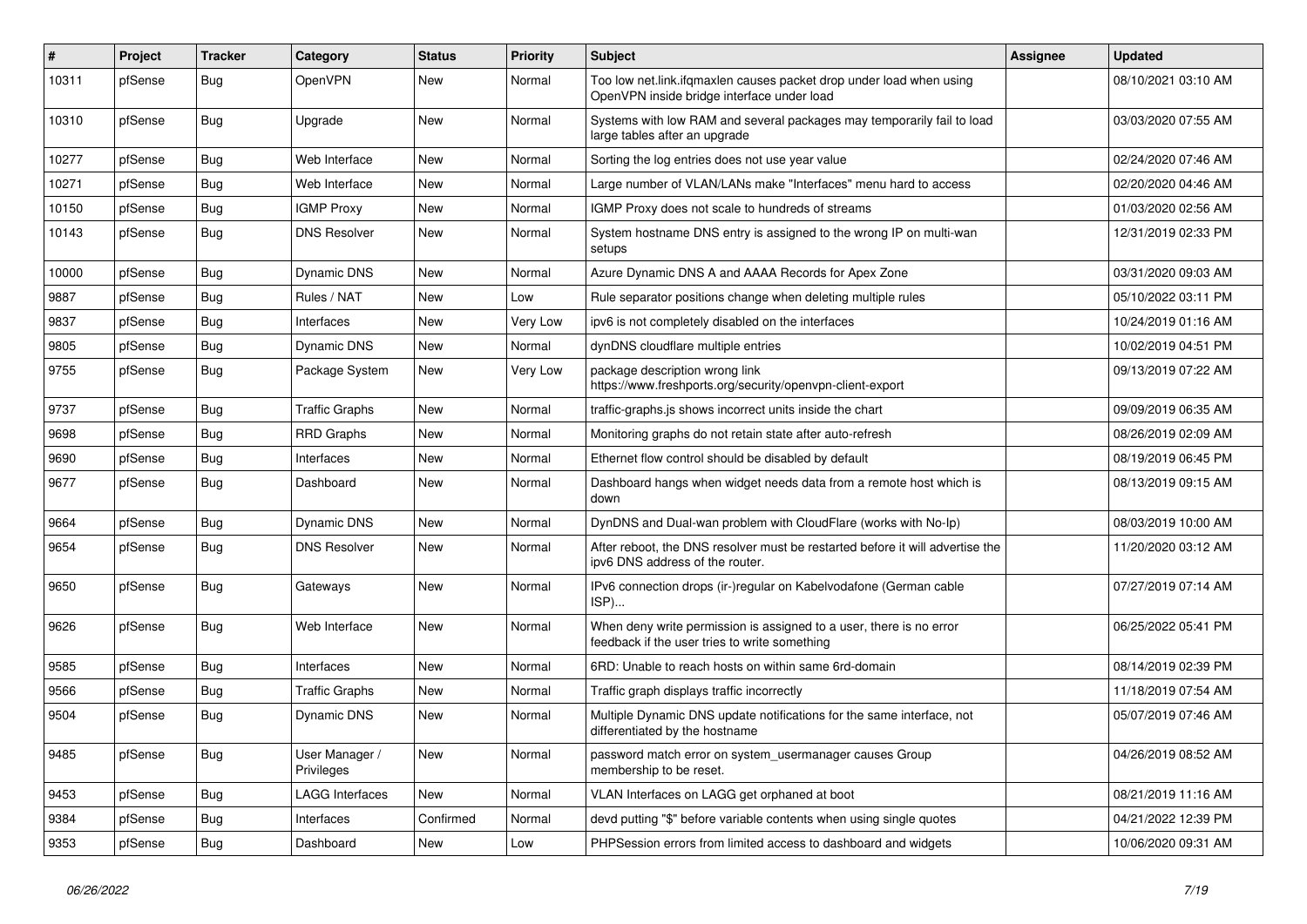| $\vert$ # | Project | <b>Tracker</b> | Category                                 | <b>Status</b> | <b>Priority</b> | <b>Subject</b>                                                                                                               | <b>Assignee</b> | <b>Updated</b>      |
|-----------|---------|----------------|------------------------------------------|---------------|-----------------|------------------------------------------------------------------------------------------------------------------------------|-----------------|---------------------|
| 9344      | pfSense | Bug            | <b>Translations</b>                      | New           | Normal          | OpenVPN click NCP Algorithms will always go to DH Parameters<br>website(in Chinese-Taiwan)                                   |                 | 10/21/2021 03:48 AM |
| 9343      | pfSense | <b>Bug</b>     | DHCP (IPv4)                              | New           | Normal          | diag_arp.php times out with large DHCPD leases table                                                                         |                 | 08/14/2019 01:19 PM |
| 9338      | pfSense | Bug            | <b>IGMP Proxy</b>                        | <b>New</b>    | Normal          | igmpproxy ignoring downstream vlan interface                                                                                 |                 | 02/22/2019 03:48 AM |
| 9295      | pfSense | <b>Bug</b>     | PPPoE Server                             | New           | Very High       | IPv6 PD does not work with PPPOE (Server & Client)                                                                           |                 | 05/15/2022 10:53 AM |
| 9241      | pfSense | Bug            | Interfaces                               | New           | Normal          | Ethernet link cycles up/down if "auto-negotiate" is explicitly selected in<br>interface configuration                        |                 | 12/31/2018 08:36 PM |
| 9192      | pfSense | Bug            | PPP Interfaces                           | <b>New</b>    | Normal          | PPPoE daemon selects wrong interface                                                                                         |                 | 08/20/2019 10:05 AM |
| 9183      | pfSense | Bug            | <b>LAGG Interfaces</b>                   | New           | Very Low        | OpenVPN Lagg Interface not working after restart or new start                                                                |                 | 08/21/2019 11:17 AM |
| 9179      | pfSense | <b>Bug</b>     | <b>NAT Reflection</b>                    | New           | Normal          | NAT reflection fix implemented for #8604 is causing WebUI and XMLRPC<br>to fail on slave                                     |                 | 03/27/2020 08:01 PM |
| 9167      | pfSense | <b>Bug</b>     | Rules / NAT                              | New           | Normal          | Some Important ICMPv6 Traffic Not Allowed by Default Rules                                                                   |                 | 08/14/2019 01:00 PM |
| 9149      | pfSense | <b>Bug</b>     | Package System                           | New           | Low             | Continued issues with /tmp and /var in RAM on 2.4                                                                            |                 | 11/24/2018 11:56 AM |
| 9140      | pfSense | Bug            | Logging                                  | New           | Very Low        | Unexpected rule can be displayed when looking up filter log entry with<br>multiple matching rules                            |                 | 08/19/2019 02:56 PM |
| 9136      | pfSense | Bug            | DHCP (IPv6)                              | <b>New</b>    | High            | IPv6 Tracking Interfaces Lose IPv6 Address in Certain Cases                                                                  |                 | 04/21/2022 12:39 PM |
| 9101      | pfSense | <b>Bug</b>     | <b>Traffic Graphs</b>                    | New           | Normal          | Traffic Graphs/Dashboard Slows Downloads Being Performed by the<br>Same Firefox Browser                                      |                 | 08/21/2019 09:18 AM |
| 9094      | pfSense | <b>Bug</b>     | Hardware / Drivers                       | Assigned      | Normal          | MBT console settings are not forced to video console                                                                         |                 | 11/07/2018 10:23 AM |
| 9087      | pfSense | Bug            | <b>Traffic Graphs</b>                    | New           | Normal          | Traffic Graph Widget Legend Not Updating                                                                                     |                 | 08/14/2019 12:38 PM |
| 9037      | pfSense | Bug            | <b>DNS Resolver</b>                      | New           | Normal          | Unbound not logging to syslog after reboot                                                                                   |                 | 10/12/2018 05:09 AM |
| 9035      | pfSense | <b>Bug</b>     | Rules / NAT                              | <b>New</b>    | Normal          | Inactive Interfaces are Hidden in Firewall Rules                                                                             |                 | 08/14/2019 12:39 PM |
| 9024      | pfSense | <b>Bug</b>     | <b>Traffic Shaper</b><br>(Limiters)      | Feedback      | Normal          | Ping packet loss under load when using limiters                                                                              |                 | 05/12/2022 11:55 AM |
| 8963      | pfSense | <b>Bug</b>     | <b>Traffic Shaper</b><br>(Limiters)      | New           | Normal          | 2.4.4 Limiters don't work after CARP fail-over                                                                               |                 | 12/10/2018 06:40 AM |
| 8882      | pfSense | Bug            | Interfaces                               | Incomplete    | Normal          | Interface assignments lost on reboot                                                                                         |                 | 02/17/2022 02:24 PM |
| 8846      | pfSense | <b>Bug</b>     | Gateways                                 | New           | Low             | Misleading gateway error message adding/editing static routes using a<br>disabled interface                                  |                 | 08/21/2019 11:29 AM |
| 8831      | pfSense | Bug            | IPv6 Router<br>Advertisements<br>(RADVD) | New           | Very High       | Radvd causes latency spikes                                                                                                  |                 | 04/19/2021 04:51 AM |
| 8820      | pfSense | <b>Bug</b>     | Rules / NAT                              | New           | Low             | System/Advanced/Misc - "Do not kill connections when schedule expires"<br>UN-checked still leaves existing connections open. |                 | 07/28/2020 10:59 AM |
| 8804      | pfSense | <b>Bug</b>     | PPP Interfaces                           | New           | Normal          | Netgate SG-1000 PPPoE Keepalives not prioritized, internet drops                                                             |                 | 08/20/2019 10:06 AM |
| 8770      | pfSense | <b>Bug</b>     | Interfaces                               | New           | Normal          | QinQ interfaces always show as active                                                                                        |                 | 02/01/2020 09:47 AM |
| 8711      | pfSense | Bug            | <b>IGMP Proxy</b>                        | New           | Normal          | igmpproxy with PPPoE Interfaces                                                                                              |                 | 07/28/2018 09:21 AM |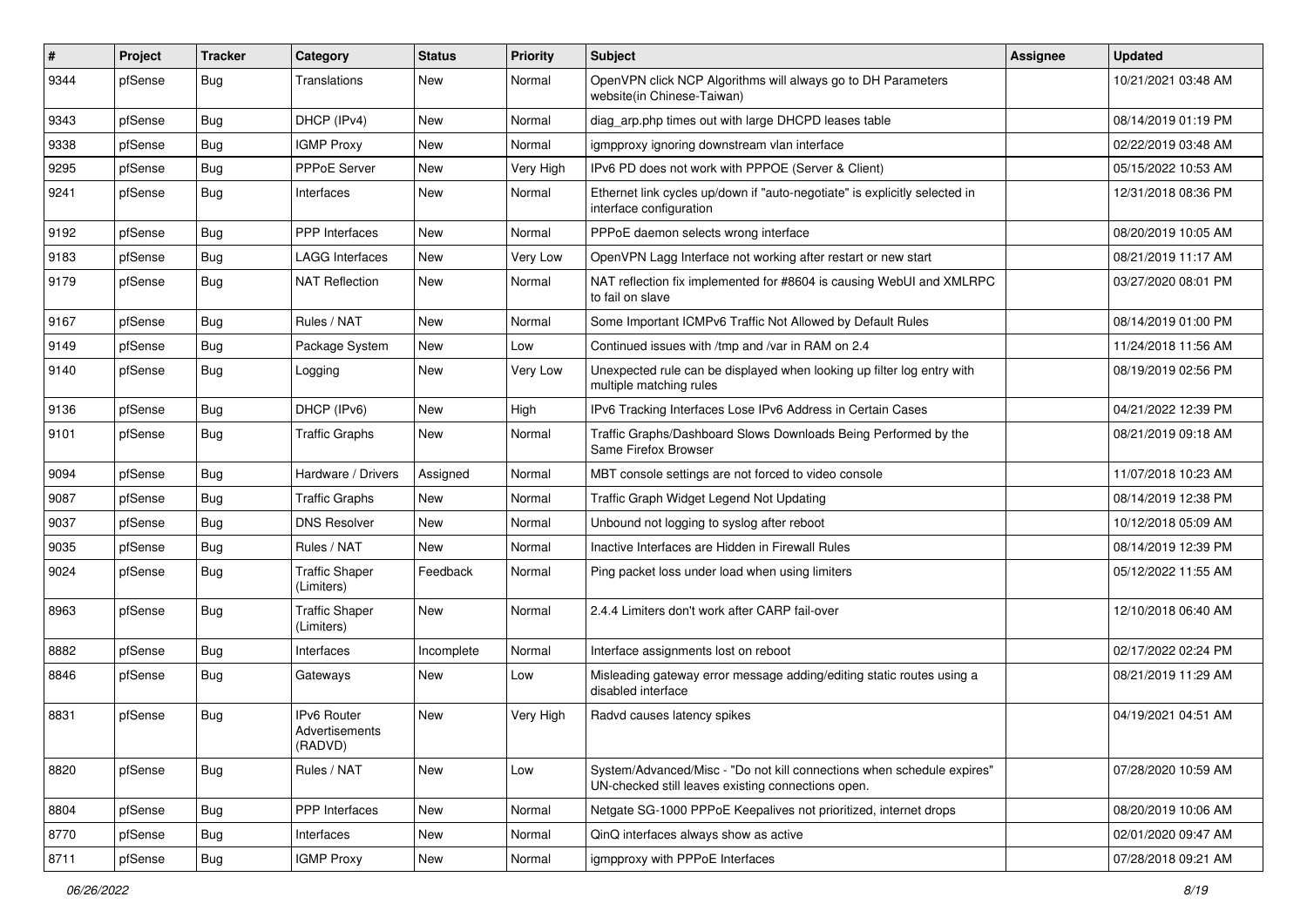| #    | Project | <b>Tracker</b> | Category                        | <b>Status</b> | <b>Priority</b> | <b>Subject</b>                                                                                                          | Assignee | <b>Updated</b>      |
|------|---------|----------------|---------------------------------|---------------|-----------------|-------------------------------------------------------------------------------------------------------------------------|----------|---------------------|
| 8686 | pfSense | Bug            | <b>IPsec</b>                    | <b>New</b>    | Normal          | IPsec VTI: Assigned interface firewall rules are never parsed                                                           |          | 02/10/2021 12:15 PM |
| 8614 | pfSense | <b>Bug</b>     | DHCP (IPv4)                     | <b>New</b>    | Normal          | Cannot remove Additional BOOTP/DHCP Options                                                                             |          | 08/21/2019 09:15 AM |
| 8576 | pfSense | Bug            | Rules / NAT                     | Feedback      | Low             | pfSense stops passing traffic after some time when using Outbound NAT<br>pool w/ Sticky Address                         |          | 10/28/2021 01:47 PM |
| 8570 | pfSense | Bug            | <b>XML Parser</b>               | <b>New</b>    | Normal          | Empty (dn)shaper config gets populated with newline                                                                     |          | 08/20/2019 02:45 PM |
| 8567 | pfSense | <b>Bug</b>     | CARP                            | <b>New</b>    | Normal          | Using IPv6 VIP alias for services may affect CARP IPv6 VIP work                                                         |          | 06/12/2018 01:26 PM |
| 8566 | pfSense | Bug            | CARP                            | <b>New</b>    | Normal          | Wrong IPv6 source in NS request in case using of IPv6 alias                                                             |          | 06/12/2018 01:26 PM |
| 8526 | pfSense | Bug            | Interfaces                      | New           | Normal          | DHCP client ignores server replies when 802.1q tagging is used                                                          |          | 08/14/2019 10:52 AM |
| 8512 | pfSense | <b>Bug</b>     | <b>PPP</b> Interfaces           | <b>New</b>    | Normal          | PPPoE reconnect fails after interface flap                                                                              |          | 08/20/2019 10:06 AM |
| 8502 | pfSense | <b>Bug</b>     | Web Interface                   | Confirmed     | Low             | main (top) menu items do not drop down in some cases                                                                    |          | 07/06/2020 02:39 PM |
| 8500 | pfSense | <b>Bug</b>     | Dynamic DNS                     | New           | Low             | Incorrect categorization of status/info messages from phpDynDNS                                                         |          | 08/16/2019 12:50 PM |
| 8464 | pfSense | Bug            | <b>Wireless</b>                 | <b>New</b>    | Very Low        | Wireless USB card does not connect to WiFi automatically after reboot/halt                                              |          | 06/19/2020 03:44 AM |
| 8435 | pfSense | <b>Bug</b>     | Interfaces                      | New           | Normal          | DHCPv6 unusable in certain circumstances (US AT&T Fiber, etc.)                                                          |          | 08/14/2019 10:52 AM |
| 8432 | pfSense | Bug            | Dynamic DNS                     | <b>New</b>    | Normal          | Dynamic DNS Client gives an error that it can't find IPv6 address when<br>WAN interface is a LAGG                       |          | 09/17/2020 05:23 AM |
| 8419 | pfSense | Bug            | Web Interface                   | <b>New</b>    | Normal          | webgui, when menubar is fixed to the top of the screen, the last items of<br>long menus cannot be seen/used.            |          | 07/19/2018 03:10 PM |
| 8406 | pfSense | <b>Bug</b>     | Dynamic DNS                     | <b>New</b>    | Normal          | DDNS IPV6 Cloudflare Client does not detect PPOE address                                                                |          | 03/31/2018 11:56 AM |
| 8401 | pfSense | Bug            | Installer                       | New           | Normal          | Issues related to keys representing alphabetic characters specific to<br>Scandinavian languages and to some other keys. |          | 03/30/2018 11:06 AM |
| 8343 | pfSense | <b>Bug</b>     | Gateways                        | New           | Normal          | Gateway Routes (Default Routes) not removed in Kernel when removed<br>from GUI                                          |          | 05/14/2020 01:22 AM |
| 8335 | pfSense | Bug            | <b>LAGG Interfaces</b>          | <b>New</b>    | Normal          | System hang with LACP downlink to UniFi switch                                                                          |          | 08/21/2019 11:18 AM |
| 8325 | pfSense | <b>Bug</b>     | UPnP/NAT-PMP                    | <b>New</b>    | Normal          | UPnP not available for pppoe-Clients                                                                                    |          | 11/15/2020 10:33 AM |
| 8313 | pfSense | Bug            | <b>Notifications</b>            | <b>New</b>    | Normal          | STARTTLS auto detection not working                                                                                     |          | 04/21/2022 12:39 PM |
| 8285 | pfSense | <b>Bug</b>     | Web Interface                   | <b>New</b>    | Normal          | Actions on stale data may result in catastrophic results                                                                |          | 01/16/2018 08:08 PM |
| 8263 | pfSense | Bug            | <b>Traffic Shaper</b><br>(ALTQ) | <b>New</b>    | Normal          | Cannot create a nonlinear `Link Share` service curve because of: "the sum<br>of the child bandwidth higher than parent" |          | 11/05/2020 07:31 AM |
| 8233 | pfSense | <b>Bug</b>     | <b>NAT Reflection</b>           | New           | Very Low        | NAT reflection back to originating host broken when using FQDN-based IP<br>aliases                                      |          | 08/21/2019 10:53 AM |
| 8207 | pfSense | Bug            | <b>Operating System</b>         | New           | Normal          | 2.4 cannot boot as a Xen VM with more than 7 NICs                                                                       |          | 06/25/2022 05:42 PM |
| 8177 | pfSense | Bug            | Package System                  | New           | Normal          | "/xsl/package.xsl" is referenced in package XML files but not on the<br>firewall                                        |          | 08/14/2019 09:56 AM |
| 8176 | pfSense | Bug            | Package System                  | New           | Normal          | ./schema/packages.dtd -- referenced in *xml, but missing?                                                               |          | 12/09/2017 06:52 PM |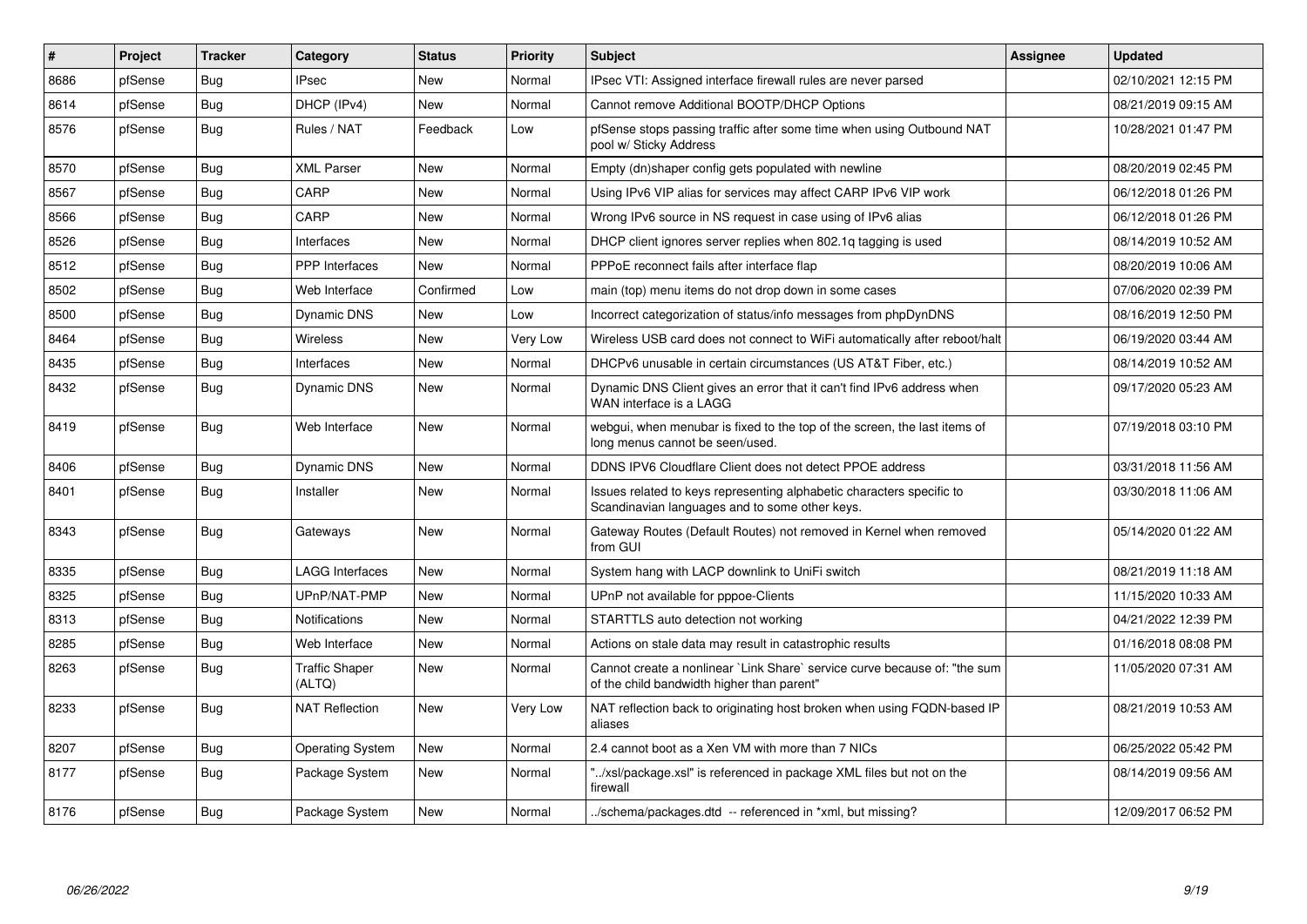| $\vert$ # | Project | <b>Tracker</b> | Category                        | <b>Status</b> | <b>Priority</b> | <b>Subject</b>                                                                                                                                                                | <b>Assignee</b> | <b>Updated</b>      |
|-----------|---------|----------------|---------------------------------|---------------|-----------------|-------------------------------------------------------------------------------------------------------------------------------------------------------------------------------|-----------------|---------------------|
| 8158      | pfSense | <b>Bug</b>     | Interfaces                      | <b>New</b>    | High            | IPv6 Track Interface issue with more than one WAN-Gateway and a<br>number of internal interfaces at least track interface from one interface<br>does not work on regular base |                 | 12/03/2017 09:00 AM |
| 8157      | pfSense | Bug            | Dashboard                       | <b>New</b>    | Very Low        | Traffic Graph clutter from time to time                                                                                                                                       |                 | 12/03/2017 06:40 AM |
| 8130      | pfSense | <b>Bug</b>     | <b>Traffic Graphs</b>           | <b>New</b>    | Normal          | Status - Monitoring - Area chart displays traffic data differently than Line or<br>Bar charts                                                                                 |                 | 11/26/2017 01:40 PM |
| 8122      | pfSense | Bug            | <b>OpenVPN</b>                  | New           | Normal          | openypn client is unable to use OTP (temporary) passwords                                                                                                                     |                 | 04/16/2018 09:28 AM |
| 8113      | pfSense | <b>Bug</b>     | Interfaces                      | <b>New</b>    | Normal          | MTU setting on bridge, openypn clients ignored                                                                                                                                |                 | 12/31/2021 05:55 PM |
| 8095      | pfSense | <b>Bug</b>     | <b>Translations</b>             | New           | Normal          | Unescaped simple quotes break JavaScript features when the French<br>translation is enabled                                                                                   |                 | 08/21/2019 09:06 AM |
| 8089      | pfSense | <b>Bug</b>     | Interfaces                      | New           | High            | VLAN page breaks after config restore to new hardware.                                                                                                                        |                 | 11/21/2017 01:38 PM |
| 8087      | pfSense | <b>Bug</b>     | Authentication                  | <b>New</b>    | Normal          | Provide Calling-Station-ID to RADIUS backed VPN connections                                                                                                                   |                 | 06/06/2020 05:36 AM |
| 8076      | pfSense | <b>Bug</b>     | Backup / Restore                | <b>New</b>    | Normal          | User can easily apply an unusable interface configuration after restore                                                                                                       |                 | 08/14/2019 10:52 AM |
| 8073      | pfSense | <b>Bug</b>     | <b>IPsec</b>                    | <b>New</b>    | Normal          | Traffic inexplicably not going through IPSEC despite (in theory) matching<br>SP <sub>s</sub>                                                                                  |                 | 11/09/2017 02:51 AM |
| 8066      | pfSense | Bug            | Routing                         | New           | Normal          | Static routes not applied when they go out a interface using carp                                                                                                             |                 | 11/08/2017 02:04 AM |
| 8050      | pfSense | Bug            | Interfaces                      | New           | High            | Enabling bridge while interfaces have link freezes console                                                                                                                    |                 | 11/03/2017 04:38 PM |
| 8004      | pfSense | Bug            | <b>NAT Reflection</b>           | New           | Normal          | Error notice for a deleted NAT that had a RULE or an existing NAT which<br>is claimed to have no NAT port                                                                     |                 | 10/24/2017 06:39 PM |
| 7996      | pfSense | Bug            | Web Interface                   | <b>New</b>    | Very Low        | 2.4.0 Web Interface Issue                                                                                                                                                     |                 | 06/25/2022 05:39 PM |
| 7986      | pfSense | <b>Bug</b>     | Wireless                        | <b>New</b>    | Normal          | WLAN card no longer properly initialized under 2.4.0                                                                                                                          |                 | 06/19/2020 08:08 AM |
| 7977      | pfSense | Bug            | Translations                    | New           | Normal          | English text shown in stead of translated text (Routing - Gateway groups -<br>edit)                                                                                           |                 | 08/21/2019 11:28 AM |
| 7964      | pfSense | <b>Bug</b>     | Multi-WAN                       | New           | Normal          | Restart openypn on gateway switching                                                                                                                                          |                 | 08/19/2019 12:35 PM |
| 7943      | pfSense | Bug            | Web Interface                   | New           | Normal          | CSS Overflow Fix for Drop Down Menus in webConfigurator                                                                                                                       |                 | 11/21/2020 02:54 PM |
| 7899      | pfSense | <b>Bug</b>     | <b>Traffic Shaper</b><br>(ALTQ) | New           | Normal          | a floating 'match' rule on LAN does not put traffic from a broswer on a<br>clientpc into a shaper queue                                                                       |                 | 09/28/2017 09:16 AM |
| 7863      | pfSense | <b>Bug</b>     | User Manager /<br>Privileges    | <b>New</b>    | Normal          | The "WebCfg - All pages" permission inclueds the "User - System: Shell<br>account access" even though that is not a WebCofg page.                                             |                 | 09/16/2017 05:13 AM |
| 7857      | pfSense | Bug            | Dashboard                       | <b>New</b>    | Very Low        | Interfaces Widget U/I fails to wrap IPV6 addresses when the string is too<br>wide for the widget                                                                              |                 | 08/13/2019 09:15 AM |
| 7848      | pfSense | <b>Bug</b>     | Diagnostics                     | <b>New</b>    | Low             | NDP Table Sort by Expiration Error                                                                                                                                            |                 | 08/26/2019 02:56 PM |
| 7821      | pfSense | <b>Bug</b>     | DHCP (IPv6)                     | New           | Normal          | GIF does not support broadcast                                                                                                                                                |                 | 08/29/2017 10:50 AM |
| 7788      | pfSense | <b>Bug</b>     | Dashboard                       | New           | Low             | Irregular updating of widgets like cpu/uptime on system widget.                                                                                                               |                 | 08/21/2019 09:03 AM |
| 7779      | pfSense | <b>Bug</b>     | <b>OpenVPN</b>                  | New           | Normal          | Traffic crossing a site-to-site OpenVPN tunnel fails to fragment.                                                                                                             |                 | 06/02/2021 08:26 AM |
| 7757      | pfSense | Bug            | Backup / Restore                | New           | Normal          | Auto Config Backup fails to upload unless Default Gateway is up                                                                                                               |                 | 08/16/2019 12:47 PM |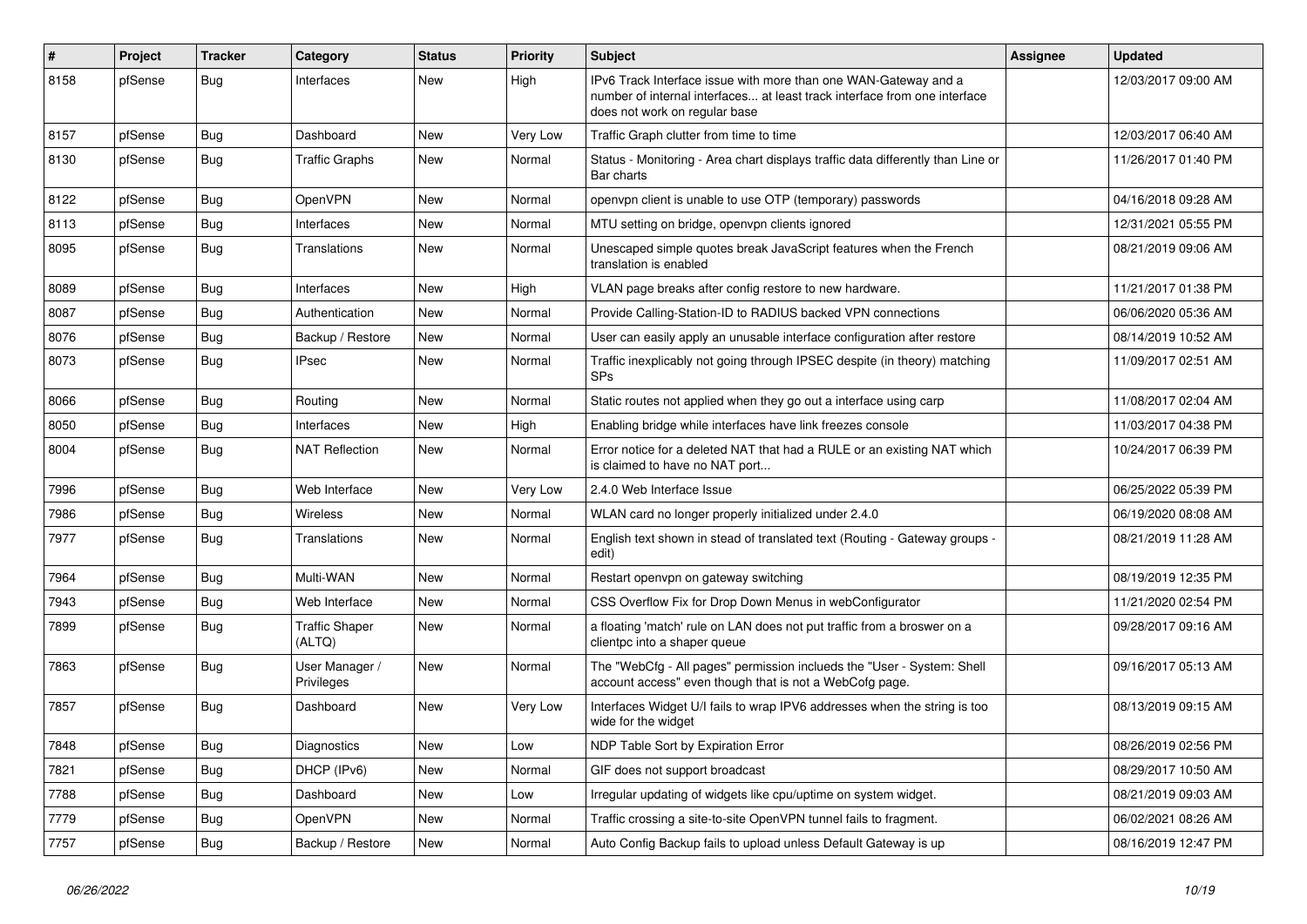| $\pmb{\sharp}$ | Project | <b>Tracker</b> | Category                                        | <b>Status</b> | <b>Priority</b> | Subject                                                                                                                       | Assignee | <b>Updated</b>      |
|----------------|---------|----------------|-------------------------------------------------|---------------|-----------------|-------------------------------------------------------------------------------------------------------------------------------|----------|---------------------|
| 7737           | pfSense | Bug            | <b>IPv6 Router</b><br>Advertisements<br>(RADVD) | <b>New</b>    | Normal          | radvd error message                                                                                                           |          | 08/13/2019 09:41 AM |
| 7734           | pfSense | <b>Bug</b>     | DHCP (IPv6)                                     | <b>New</b>    | Normal          | Using opton ia pd0 does not renew prefix and prefix get dropped                                                               |          | 07/31/2017 03:46 AM |
| 7730           | pfSense | <b>Bug</b>     | <b>Interfaces</b>                               | <b>New</b>    | High            | 2.3.4 1 greX: loop detected when hit save on filter rules or interfaces                                                       |          | 07/27/2017 08:16 AM |
| 7665           | pfSense | Bug            | Aliases / Tables                                | New           | Normal          | Host range validation for Aliases is not strict enough                                                                        |          | 08/21/2019 11:01 AM |
| 7648           | pfSense | Bug            | CARP                                            | New           | Very Low        | SPAN ports on an interface renders CARP HA inoperative                                                                        |          | 06/14/2017 09:19 PM |
| 7590           | pfSense | <b>Bug</b>     | Diagnostics                                     | New           | Normal          | diag_edit do not save when nothing to sae (in directory browse view)                                                          |          | 05/20/2017 05:04 PM |
| 7589           | pfSense | <b>Bug</b>     | <b>Diagnostics</b>                              | New           | Normal          | diag edit.php old print info box                                                                                              |          | 05/20/2017 05:02 PM |
| 7553           | pfSense | <b>Bug</b>     | Captive Portal                                  | Confirmed     | Very Low        | Captive portal on a parent interface blocks traffic on VLAN interfaces too                                                    |          | 08/19/2018 03:15 PM |
| 7551           | pfSense | Bug            | Rules / NAT                                     | New           | Normal          | Dynamic IPsec endpoints not added to rule set after WAN down/up                                                               |          | 05/16/2017 02:26 PM |
| 7476           | pfSense | <b>Bug</b>     | Logging                                         | New           | Normal          | Dirty buffer used to build log messages?                                                                                      |          | 04/17/2017 09:51 PM |
| 7430           | pfSense | Bug            | Interfaces                                      | <b>New</b>    | Normal          | pfsense-utils.inc - where_is_ipaddr_configured() should account for<br>loopback interface                                     |          | 08/13/2019 03:48 PM |
| 7420           | pfSense | <b>Bug</b>     | <b>IPsec</b>                                    | New           | Normal          | ipsec status freezing                                                                                                         |          | 02/13/2020 09:09 AM |
| 7402           | pfSense | <b>Bug</b>     | Web Interface                                   | New           | Normal          | Inconsistent use of htmlentities validation checks                                                                            |          | 03/21/2017 08:58 AM |
| 7373           | pfSense | Bug            | Rules / NAT                                     | New           | Normal          | Firewall schedules GUI needs to be redone from scratch                                                                        |          | 08/21/2019 08:56 AM |
| 7352           | pfSense | <b>Bug</b>     | Routing                                         | <b>New</b>    | Normal          | pfSense IPv6 static route is dumped after a WAN flap                                                                          |          | 01/20/2022 09:35 AM |
| 7329           | pfSense | Bug            | <b>DNS Forwarder</b>                            | New           | Low             | <b>DHCP Not Updating DNS</b>                                                                                                  |          | 01/21/2022 09:16 PM |
| 7314           | pfSense | Bug            | <b>RRD Graphs</b>                               | New           | Low             | Discrepancy in ntp monitoring view                                                                                            |          | 02/24/2017 08:37 PM |
| 7303           | pfSense | <b>Bug</b>     | <b>IPv6 Router</b><br>Advertisements<br>(RADVD) | <b>New</b>    | Normal          | ipv6 connectivity lost on pfSense reboot                                                                                      |          | 08/20/2019 12:23 PM |
| 7289           | pfSense | <b>Bug</b>     | Certificates                                    | <b>New</b>    | Low             | Generating 4096bit Certificate                                                                                                |          | 08/14/2019 09:56 AM |
| 7286           | pfSense | Bug            | OpenVPN                                         | Incomplete    | Normal          | OpenVPN client is unreliable when you have multiple tunnels                                                                   |          | 08/19/2019 03:28 PM |
| 7238           | pfSense | <b>Bug</b>     | Web Interface                                   | New           | Normal          | Menu layout broken when using "Hostname in Menu" with long hostnames                                                          |          | 02/21/2017 07:01 AM |
| 7195           | pfSense | Bug            | Package System                                  | New           | Normal          | pkg_edit.php - <checkenablefields> tag has no effect on fields other than<br/>checkbox/input</checkenablefields>              |          | 08/21/2019 09:15 AM |
| 7172           | pfSense | Bug            | DHCP (IPv4)                                     | New           | Normal          | Sorting by hostname in Services > DHCP Server > LAN should be<br>"natural" (alphanumeric friendly)                            |          | 08/20/2019 03:47 PM |
| 7152           | pfSense | <b>Bug</b>     | <b>DNS Resolver</b>                             | New           | Normal          | Unbound / DNS Resolver issue if "Register DHCP static mappings in the<br>DNS Resolver" set before wildcard DNS custom options |          | 12/18/2021 04:59 PM |
| 7138           | pfSense | <b>Bug</b>     | DHCP (IPv6)                                     | Assigned      | Normal          | Pfsense wide dhcpv6 client doesn't recognise ifid statement                                                                   |          | 04/21/2022 12:39 PM |
| 7113           | pfSense | Bug            | Dashboard                                       | New           | Normal          | Interface name in Traffic Graphs                                                                                              |          | 12/31/2021 05:40 PM |
| 7096           | pfSense | <b>Bug</b>     | <b>DNS Resolver</b>                             | Feedback      | Normal          | Unbound fails to start on boot if specific network devices are configured in<br>the "Network Interfaces"                      |          | 11/22/2021 08:59 AM |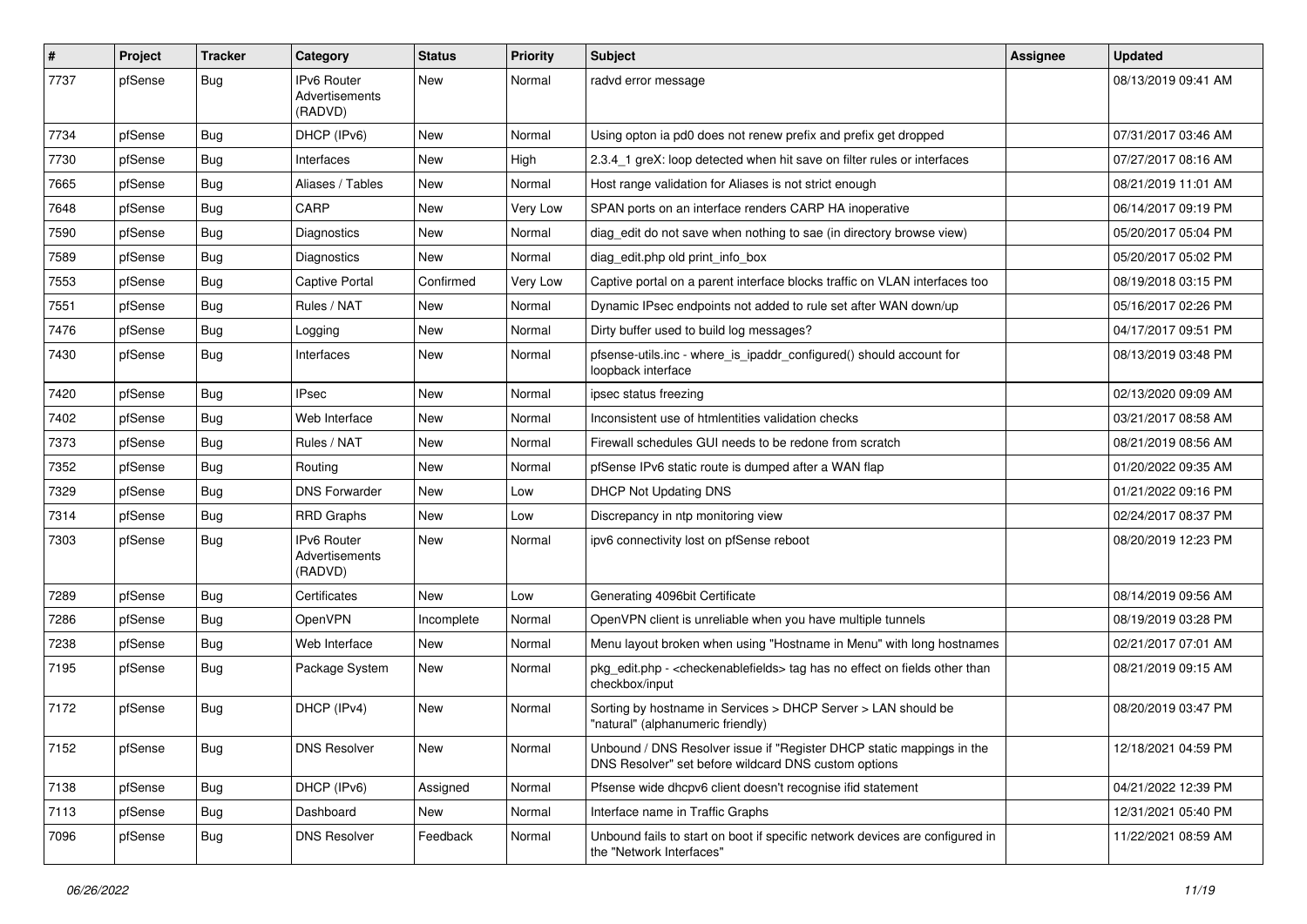| #    | Project | <b>Tracker</b> | Category                                               | <b>Status</b> | <b>Priority</b> | <b>Subject</b>                                                                                                                                      | Assignee | <b>Updated</b>      |
|------|---------|----------------|--------------------------------------------------------|---------------|-----------------|-----------------------------------------------------------------------------------------------------------------------------------------------------|----------|---------------------|
| 7082 | pfSense | <b>Bug</b>     | Package System                                         | <b>New</b>    | Normal          | pkg edit.php - impossible to use default value with rowhelperfield                                                                                  |          | 08/21/2019 09:15 AM |
| 7040 | pfSense | <b>Bug</b>     | Interfaces                                             | New           | Normal          | Issue when disabling an interface                                                                                                                   |          | 12/26/2016 02:56 AM |
| 6977 | pfSense | <b>Bug</b>     | Interfaces                                             | New           | Normal          | VLAN traffic is erroneously counted as underlying iface (untagged) traffic                                                                          |          | 08/13/2019 02:56 PM |
| 6926 | pfSense | Bug            | UPnP/NAT-PMP                                           | New           | Normal          | Miniupnp advertising expired IPv6 address                                                                                                           |          | 01/15/2022 08:29 PM |
| 6823 | pfSense | <b>Bug</b>     | Interfaces                                             | New           | Normal          | No connectivity after changing link state to UP                                                                                                     |          | 04/21/2022 12:39 PM |
| 6803 | pfSense | Bug            | Web Interface                                          | <b>New</b>    | Normal          | CSRF timeout occurs when it (probably) shouldn't                                                                                                    |          | 11/03/2016 09:43 PM |
| 6799 | pfSense | <b>Bug</b>     | Rules / NAT                                            | New           | Normal          | Using NOT (!) with interface subnet macros results unexpected traffic<br>passing when multiple subnets are included in the macro (i.e. VIP subnets) |          | 02/07/2022 02:18 PM |
| 6691 | pfSense | Bug            | DHCP (IPv6)                                            | New           | Normal          | dhcp6c quits after only two tries if no response was received                                                                                       |          | 12/07/2020 04:25 PM |
| 6668 | pfSense | <b>Bug</b>     | <b>IPsec</b>                                           | Feedback      | Normal          | IPSec tunnel + L2TP/IPSec VPN - wrong PSK chosen by pfSense                                                                                         |          | 09/21/2019 02:07 AM |
| 6627 | pfSense | Bug            | Rules / NAT                                            | New           | Normal          | floating tab match rules ignore quick action so should be removed                                                                                   |          | 07/18/2016 02:15 PM |
| 6614 | pfSense | Bug            | Web Interface                                          | Confirmed     | Normal          | Dashboard high CPU usage                                                                                                                            |          | 07/14/2016 03:04 PM |
| 6605 | pfSense | <b>Bug</b>     | Interfaces                                             | Confirmed     | Normal          | rc.linkup logic issues with actions taken                                                                                                           |          | 07/12/2016 07:46 PM |
| 6580 | pfSense | Bug            | <b>Operating System</b>                                | Confirmed     | Normal          | Bridge with down member interface sends ICMP unreachables where it<br>shouldn't                                                                     |          | 07/05/2016 05:40 PM |
| 6541 | pfSense | <b>Bug</b>     | <b>IPv6 Router</b><br>Advertisements<br>(RADVD)        | New           | Normal          | IPv6 RAs always include on-link prefix; clients may not use DHCPv6<br>managed addresses                                                             |          | 08/13/2019 03:23 PM |
| 6517 | pfSense | Bug            | <b>IPsec</b>                                           | Confirmed     | Normal          | Adding mobile IPsec phase 2 entries requires restart of strongswan                                                                                  |          | 06/21/2016 11:04 PM |
| 6493 | pfSense | <b>Bug</b>     | Web Interface                                          | Confirmed     | Normal          | Dynamic DNS clients slow page load                                                                                                                  |          | 06/17/2016 03:43 AM |
| 6481 | pfSense | <b>Bug</b>     | <b>IPsec</b>                                           | <b>New</b>    | Normal          | loading EAP_RADIUS method failed                                                                                                                    |          | 03/24/2020 04:25 PM |
| 6430 | pfSense | Bug            | <b>DNS Resolver</b>                                    | Confirmed     | Low             | pfsense should sanity-check hostnames when copying from dhcpd.leases<br>to /etc/hosts                                                               |          | 08/13/2019 01:23 PM |
| 6398 | pfSense | <b>Bug</b>     | Configuration<br>Backend                               | New           | Normal          | If config cannot be loaded due to corruption or bug, it isn't handled<br>gracefully (just stops)                                                    |          | 08/13/2019 01:23 PM |
| 6386 | pfSense | Bug            | <b>IPv6 Router</b><br><b>Advertisements</b><br>(RADVD) | New           | Low             | Switching Router Advertisements to disabled should broadcast IP<br>Removal messages                                                                 |          | 05/22/2016 10:44 PM |
| 6370 | pfSense | Bug            | <b>IPsec</b>                                           | Confirmed     | Normal          | IPSEC bound to WAN gateway group and Dynamic DNS doesn't to fail<br>back tunnel to WAN on DDNS update                                               |          | 08/31/2021 07:38 AM |
| 6362 | pfSense | Bug            | DHCP (IPv4)                                            | Confirmed     | Normal          | DHCP Client ID not used                                                                                                                             |          | 07/09/2021 06:30 AM |
| 6361 | pfSense | Bug            | Web Interface                                          | New           | Low             | Responsive Mobile Menu issue                                                                                                                        |          | 05/16/2016 12:09 PM |
| 6321 | pfSense | <b>Bug</b>     | L <sub>2</sub> TP                                      | New           | Normal          | Problem with connecting I2tp over ipsec from android and windows                                                                                    |          | 11/13/2020 11:01 AM |
| 6289 | pfSense | <b>Bug</b>     | Interfaces                                             | New           | Normal          | IPv6 address not given to track6 interfaces on create                                                                                               |          | 12/30/2021 04:17 AM |
| 6255 | pfSense | <b>Bug</b>     | PPP Interfaces                                         | Confirmed     | Low             | PPP Country/Provider/Plan configuration not saved                                                                                                   |          | 04/25/2016 07:15 PM |
| 6186 | pfSense | Bug            | Services                                               | New           | Normal          | race conditions in service startup                                                                                                                  |          | 04/21/2022 12:39 PM |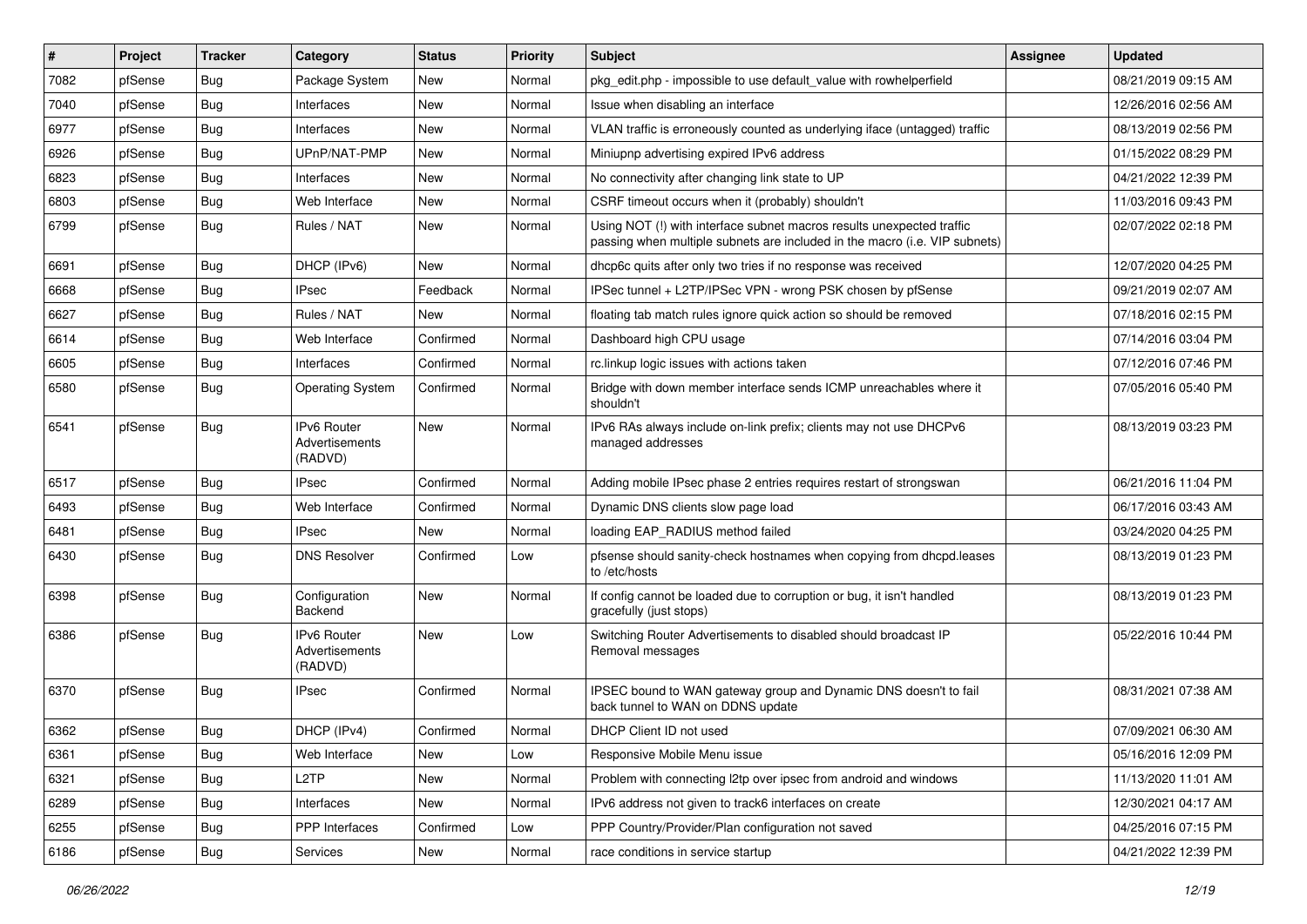| $\vert$ # | Project | <b>Tracker</b> | Category                        | <b>Status</b> | <b>Priority</b> | Subject                                                                                                         | Assignee | <b>Updated</b>      |
|-----------|---------|----------------|---------------------------------|---------------|-----------------|-----------------------------------------------------------------------------------------------------------------|----------|---------------------|
| 6055      | pfSense | <b>Bug</b>     | Package System                  | Confirmed     | Low             | Menu items may remain from packages no longer installed                                                         |          | 06/18/2021 08:46 PM |
| 6051      | pfSense | Bug            | DHCP (IPv6)                     | New           | Normal          | DHCPv6 Client Failure for additional WAN Address causes<br>2-seconds-service-restart-loop                       |          | 12/03/2020 01:08 AM |
| 6029      | pfSense | <b>Bug</b>     | <b>XML Parser</b>               | <b>New</b>    | Normal          | Unhelpful error messages in xmlparse*.inc and generally                                                         |          | 08/13/2019 12:52 PM |
| 6011      | pfSense | Bug            | Web Interface                   | Confirmed     | Low             | IPv6 link local fails HTTP REFERER check                                                                        |          | 09/04/2016 09:57 AM |
| 5887      | pfSense | Bug            | Interfaces                      | Confirmed     | Normal          | hardware_offloading_applyflags sets/unsets most values when already set<br>correctly                            |          | 07/06/2016 03:31 PM |
| 5849      | pfSense | Bug            | CARP                            | <b>New</b>    | Normal          | Routing fail on CARP IPsec                                                                                      |          | 12/18/2021 04:41 PM |
| 5791      | pfSense | <b>Bug</b>     | Rules / NAT                     | Confirmed     | Normal          | tftp-proxy functionality is easilly broken by unrelated rules                                                   |          | 07/10/2016 12:24 AM |
| 5786      | pfSense | Bug            | Web Interface                   | New           | Normal          | Check WebConfigurator port for conflicts                                                                        |          | 04/21/2022 12:39 PM |
| 5658      | pfSense | Bug            | Captive Portal                  | Confirmed     | Low             | Files with the same name cannot be uploaded to multiple captive portal<br>zones                                 |          | 12/18/2015 07:19 PM |
| 5652      | pfSense | <b>Bug</b>     | Authentication                  | New           | Normal          | Radius IETF Class Group Assignment - Incorrect Standard                                                         |          | 08/13/2019 01:39 PM |
| 5629      | pfSense | <b>Bug</b>     | IPsec                           | <b>New</b>    | Normal          | Allow for IPsec configuration using certs without a CA                                                          |          | 12/31/2021 05:21 PM |
| 5469      | pfSense | <b>Bug</b>     | Package System                  | Confirmed     | Low             | package.dtd XSD schema is a piece of pathetic, useless, unmaintained<br>junk                                    |          | 11/22/2015 06:26 AM |
| 5413      | pfSense | Bug            | <b>DNS Resolver</b>             | Confirmed     | High            | Incorrect Handling of Unbound Resolver [service restarts, cache loss, DNS<br>service interruption]              |          | 06/19/2022 11:11 PM |
| 5355      | pfSense | Bug            | <b>IPsec</b>                    | <b>New</b>    | High            | on Dynamic WAN IP (DHCP Client) it takes 10 minutes before Phase1<br>reconnects                                 |          | 07/08/2016 10:29 PM |
| 5306      | pfSense | Bug            | Package System                  | <b>New</b>    | Normal          | textarea fields should have linebreaks sanitized automatically on save                                          |          | 03/03/2017 04:15 AM |
| 5253      | pfSense | <b>Bug</b>     | <b>PPP</b> Interfaces           | New           | Normal          | 3gstats.php 100% CPU                                                                                            |          | 01/08/2022 05:02 PM |
| 5091      | pfSense | <b>Bug</b>     | Rules / NAT                     | Confirmed     | Very Low        | In rule creation destination ports fields (from and to) are too small to read<br>ports aliases names            |          | 01/07/2020 07:48 AM |
| 5075      | pfSense | Bug            | Rules / NAT                     | Confirmed     | Normal          | pf errors that don't return a line number on first line don't file notice                                       |          | 09/01/2015 06:42 PM |
| 4845      | pfSense | <b>Bug</b>     | CARP                            | Confirmed     | High            | CARP preemption doesn't switch to backup where connectivity between<br>systems is lost but not NIC link         |          | 07/28/2015 07:55 AM |
| 4740      | pfSense | Bug            | <b>Wireless</b>                 | New           | Normal          | Intel wireless kernel panic in infrastructure mode with WPA                                                     |          | 11/13/2020 08:38 AM |
| 4680      | pfSense | <b>Bug</b>     | <b>DHCP Relay</b>               | New           | Normal          | DHCP relay does not work with DHCP server on other end of OpenVPN<br>tunnel                                     |          | 05/05/2015 06:55 PM |
| 4604      | pfSense | Bug            | <b>NTPD</b>                     | New           | Normal          | NTP time server entries may or may not work, depending upon interfaces<br>selected when configuring NTP service |          | 12/11/2021 07:59 PM |
| 4500      | pfSense | Bug            | UPnP/NAT-PMP                    | Confirmed     | Normal          | Some miniupnp port mappings are not displayed in the Status page                                                |          | 04/25/2022 12:49 PM |
| 4474      | pfSense | <b>Bug</b>     | Package System                  | Confirmed     | Normal          | IP address change triggers reload of all packages                                                               |          | 02/13/2017 07:21 AM |
| 4467      | pfSense | <b>Bug</b>     | <b>Traffic Shaper</b><br>(ALTQ) | New           | Normal          | Traffic Graphs shows wrong throughput when traffic shaping enabled                                              |          | 02/23/2015 05:31 PM |
| 4428      | pfSense | Bug            | Interfaces                      | Confirmed     | Normal          | Setting media option on em(4) leads to infinite link cycling                                                    |          | 07/06/2016 12:45 AM |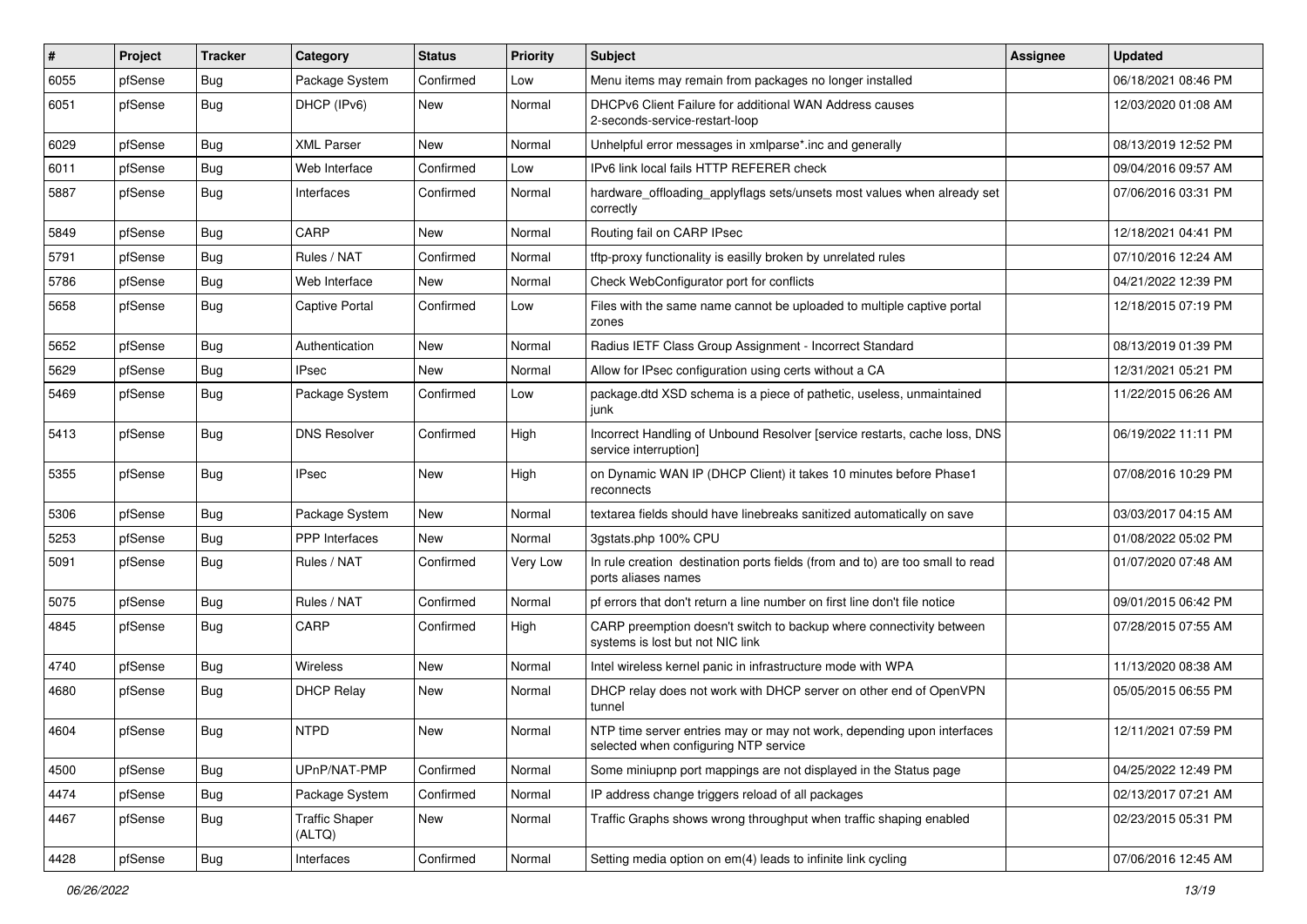| $\vert$ # | Project | <b>Tracker</b> | Category                            | <b>Status</b> | <b>Priority</b> | <b>Subject</b>                                                                            | Assignee | <b>Updated</b>      |
|-----------|---------|----------------|-------------------------------------|---------------|-----------------|-------------------------------------------------------------------------------------------|----------|---------------------|
| 4345      | pfSense | Bug            | <b>Operating System</b>             | Confirmed     | Normal          | Traffic Shaping doesn't work with Xen netfront driver                                     |          | 12/31/2021 05:30 PM |
| 4154      | pfSense | Bug            | User Manager /<br>Privileges        | Confirmed     | Normal          | RADIUS authentication not working over IPv6                                               |          | 04/21/2022 12:39 PM |
| 4061      | pfSense | Bug            | DHCP (IPv4)                         | Confirmed     | Normal          | dhcpd doesn't send client-hostname to peer, breaking DHCP lease<br>registrations w/HA     |          | 02/24/2017 08:58 PM |
| 3889      | pfSense | Bug            | <b>XML Parser</b>                   | Confirmed     | Low             | Non relevant changes in config.xml                                                        |          | 08/13/2019 12:23 PM |
| 3796      | pfSense | Bug            | Diagnostics                         | Confirmed     | Normal          | States summary fails and is very slow with large state tables                             |          | 12/11/2021 08:03 PM |
| 3771      | pfSense | Bug            | DHCP (IPv4)                         | New           | Normal          | Webinterface and dhcpdcrashes with 500+ static leases                                     |          | 08/21/2019 09:26 AM |
| 3706      | pfSense | <b>Bug</b>     | User Manager /<br>Privileges        | New           | Normal          | Permission order affects default page on limited accounts, but can't<br>reorder           |          | 02/06/2016 04:10 AM |
| 3465      | pfSense | Bug            | <b>Traffic Shaper</b><br>(ALTQ)     | New           | Normal          | Editing Traffic Shaper queues causes status_queues.php error                              |          | 02/19/2014 01:53 AM |
| 3411      | pfSense | Bug            | Dashboard                           | New           | Low             | Interfaces and statistics dashboard widgets very slow with large numbers<br>of interfaces |          | 01/24/2014 02:09 AM |
| 3404      | pfSense | Bug            | DHCP (IPv4)                         | New           | Normal          | DHCP Server Fails to Start on Interfaces that are Slow to Come Online<br>During Boot      |          | 02/11/2014 05:09 PM |
| 3382      | pfSense | Bug            | <b>IGMP Proxy</b>                   | <b>New</b>    | Normal          | IGMPPROXY fails with more than 32 interfaces                                              |          | 07/12/2016 11:01 PM |
| 3358      | pfSense | Bug            | Package System                      | New           | Normal          | new version of <include_file> is not required during reinstall_all</include_file>         |          | 12/26/2014 12:13 PM |
| 3326      | pfSense | Bug            | PPP Interfaces                      | New           | Normal          | IPv6 only PPPoE connection                                                                |          | 11/18/2013 09:37 AM |
| 3312      | pfSense | <b>Bug</b>     | <b>IPsec</b>                        | New           | Normal          | Gateway on IPsec rules is not functional in pf                                            |          | 01/28/2020 10:09 PM |
| 2367      | pfSense | Bug            | Rules / NAT                         | <b>New</b>    | Normal          | display negate rules in firewall_rules.php and evaluate when added                        |          | 05/07/2012 06:11 PM |
| 2335      | pfSense | Bug            | <b>Operating System</b>             | New           | Normal          | IGMPProxy and CARP Results in System Instability Upon Reboot                              |          | 07/19/2014 10:25 PM |
| 2308      | pfSense | Bug            | <b>Traffic Shaper</b><br>(ALTQ)     | New           | Normal          | HFSC WebUI doesn't check for "Bandwidth" setting                                          |          | 12/04/2012 07:12 PM |
| 2234      | pfSense | Bug            | Web Interface                       | Confirmed     | Low             | Status: Traffic Graph - only shows interface's subnet                                     |          | 01/15/2022 08:33 PM |
| 2138      | pfSense | Bug            | <b>RRD Graphs</b>                   | New           | Normal          | RRD Wireless graph broken in BSS mode                                                     |          | 02/06/2016 04:59 AM |
| 2042      | pfSense | Bug            | <b>NAT Reflection</b>               | Confirmed     | Low             | NAT reflection doesn't apply to self-initiated traffic                                    |          | 01/21/2021 10:38 PM |
| 1890      | pfSense | <b>Bug</b>     | Translations                        | New           | Normal          | No gettext support in console scripts                                                     |          | 08/13/2019 12:24 PM |
| 1849      | pfSense | <b>Bug</b>     | <b>Traffic Shaper</b><br>(ALTQ)     | New           | Normal          | Traffic shaper - By Queue view needs to show/use friendly inerface names                  |          | 01/10/2022 08:10 AM |
| 1848      | pfSense | <b>Bug</b>     | <b>Traffic Shaper</b><br>(Limiters) | Confirmed     | Normal          | Limiters after policy routing has taken place do not behave correctly                     |          | 10/25/2014 09:18 PM |
| 1813      | pfSense | Bug            | Rules / NAT                         | Confirmed     | Normal          | Static routes on WAN interfaces overridden by route-to for firewall-initiated<br>traffic  |          | 11/09/2016 02:06 PM |
| 1738      | pfSense | <b>Bug</b>     | Backup / Restore                    | New           | Very Low        | Restore fails when username in backup is not matching                                     |          | 12/11/2021 07:51 PM |
| 1667      | pfSense | Bug            | L2TP                                | New           | Normal          | L2TP server does not respond properly from a CARP VIP                                     |          | 12/11/2021 07:43 PM |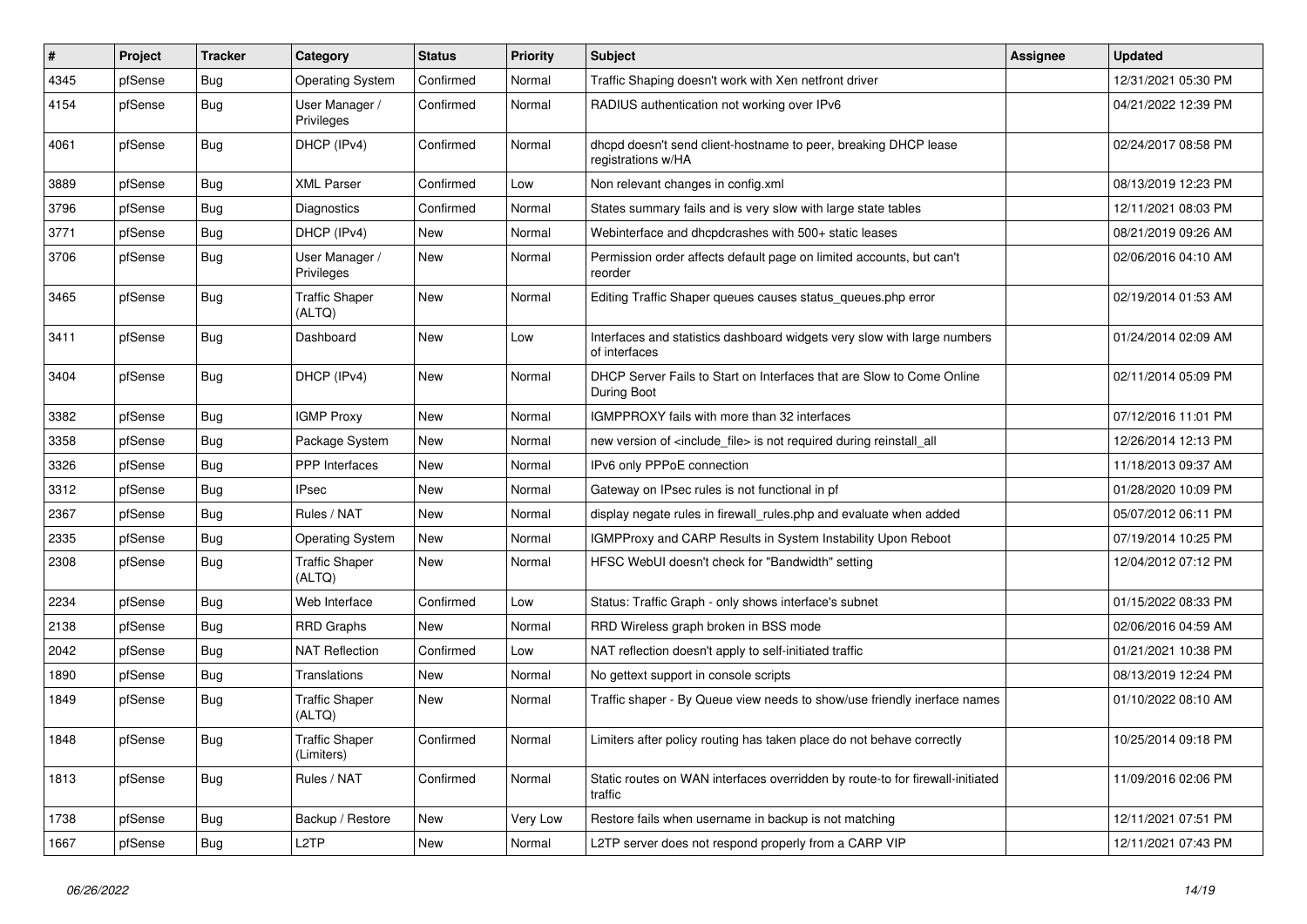| $\#$  | Project | <b>Tracker</b> | Category                            | <b>Status</b>                 | <b>Priority</b> | <b>Subject</b>                                                                                                         | Assignee               | <b>Updated</b>      |
|-------|---------|----------------|-------------------------------------|-------------------------------|-----------------|------------------------------------------------------------------------------------------------------------------------|------------------------|---------------------|
| 1186  | pfSense | <b>Bug</b>     | <b>RRD Graphs</b>                   | Confirmed                     | Normal          | When in pure routing mode the rrd graphs are blank                                                                     |                        | 09/16/2015 04:31 PM |
| 13093 | pfSense | <b>Bug</b>     | Authentication                      | In Progress                   | Normal          | LDAP authentication fails with extended query and RFC2307 group<br>lookups enabled                                     | Chris Linstruth        | 05/31/2022 07:20 AM |
| 12715 | pfSense | Bug            | Authentication                      | New                           | Normal          | Long system startup time when LDAP is configured and unavailable during<br>startup.                                    | Christian<br>McDonald  | 01/24/2022 05:50 AM |
| 6873  | pfSense | <b>Bug</b>     | DHCP (IPv6)                         | <b>New</b>                    | Low             | radvd - Too many addresses in RDNSS section when previously using<br>DHCPv6                                            | Dominic<br>McKeown     | 06/06/2018 10:45 AM |
| 6167  | pfSense | <b>Bug</b>     | IPsec                               | Confirmed                     | Normal          | IPsec IPComp not working                                                                                               | George<br>Neville-Neil | 09/22/2020 06:07 PM |
| 8072  | pfSense | <b>Bug</b>     | <b>Traffic Shaper</b><br>(Limiters) | New                           | Normal          | Limiter / Queue mask issues?                                                                                           | Ivor Kreso             | 11/08/2017 07:56 PM |
| 6993  | pfSense | Bug            | OpenVPN                             | New                           | Normal          | OpenVPN status error during CARP state transition                                                                      | James Webb             | 12/31/2021 05:44 PM |
| 10892 | pfSense | <b>Bug</b>     | Rules / NAT                         | <b>New</b>                    | Low             | Large number of VLAN/LANs make floating rules are to read                                                              | <b>Jared Dillard</b>   | 02/01/2021 03:29 PM |
| 7400  | pfSense | <b>Bug</b>     | <b>Traffic Graphs</b>               | Assigned                      | Normal          | Traffic Graphs show bad data on 2.3.3 1                                                                                | <b>Jared Dillard</b>   | 12/31/2021 05:47 PM |
| 7387  | pfSense | <b>Bug</b>     | Dashboard                           | New                           | Low             | New Traffic Graph in dashboard resets inverted view to normal view                                                     | <b>Jared Dillard</b>   | 12/11/2021 08:14 PM |
| 6696  | pfSense | <b>Bug</b>     | <b>Traffic Shaper</b><br>(ALTQ)     | New                           | Low             | Add configure link to Status > Queues error message if traffic shaping not<br>configured                               | <b>Jared Dillard</b>   | 08/21/2019 08:55 AM |
| 6026  | pfSense | <b>Bug</b>     | Rules / NAT                         | New                           | Low             | webinterface, firewall rules, wrapping of columns or visible<br>(horizontal) scrollbar needed when contents doesnt fit | <b>Jared Dillard</b>   | 08/20/2019 03:40 PM |
| 5367  | pfSense | <b>Bug</b>     | Web Interface                       | New                           | Normal          | Safari repeatedly tries to reload dashboard                                                                            | <b>Jared Dillard</b>   | 08/22/2016 11:08 AM |
| 1675  | pfSense | <b>Bug</b>     | Captive Portal                      | New                           | Normal          | Captive portal logout problems with pop-up blockers.                                                                   | <b>Jared Dillard</b>   | 03/28/2016 01:37 PM |
| 13272 | pfSense | Bug            | Captive Portal                      | <b>Pull Request</b><br>Review | Very Low        | Voucher CSV output has leading space before voucher code                                                               | Jim Pingle             | 06/13/2022 10:27 AM |
| 13258 | pfSense | <b>Bug</b>     | Console Menu                        | <b>Pull Request</b><br>Review | Low             | secret menu option 100                                                                                                 | Jim Pingle             | 06/12/2022 01:44 PM |
| 13228 | pfSense | <b>Bug</b>     | Interfaces                          | New                           | Normal          | Recovering interface gateway may not be added back into gateway<br>groups and rules when expected                      | Jim Pingle             | 05/28/2022 01:14 PM |
| 13090 | pfSense | <b>Bug</b>     | OpenVPN                             | New                           | Normal          | OpenVPN: do not use legacy deprecated netbios settings                                                                 | Jim Pingle             | 04/22/2022 11:19 AM |
| 13089 | pfSense | <b>Bug</b>     | OpenVPN                             | New                           | Normal          | OpenVPN: fix some netbios options were preserved even if teh Netbios<br>option was unchecked                           | Jim Pingle             | 04/22/2022 11:06 AM |
| 13088 | pfSense | <b>Bug</b>     | OpenVPN                             | New                           | Normal          | OpenVPN Client Overrides: properly hide/show form fields                                                               | Jim Pingle             | 06/08/2022 09:15 AM |
| 12942 | pfSense | Bug            | Gateways                            | New                           | Normal          | Code to kill states for old gateway when reconnecting an interface is<br>incorrect                                     | Jim Pingle             | 03/22/2022 01:25 PM |
| 12811 | pfSense | Bug            | Gateway Monitoring                  | New                           | Normal          | Services are not restarted when PPP interfaces connect                                                                 | Jim Pingle             | 05/31/2022 05:34 PM |
| 12335 | pfSense | Bug            | <b>IPsec</b>                        | New                           | Normal          | IPsec DNS inefficiency                                                                                                 | Jim Pingle             | 04/26/2022 07:50 AM |
| 11539 | pfSense | <b>Bug</b>     | <b>IPsec</b>                        | Feedback                      | Normal          | Mobile IPsec "split_include" value of 0.0.0.0/0 causes some clients to fail                                            | Jim Pingle             | 05/23/2022 12:33 AM |
| 9889  | pfSense | <b>Bug</b>     | Certificates                        | New                           | Very Low        | CRL check for Intermediate CA CRLs fails                                                                               | Jim Pingle             | 11/08/2019 11:03 AM |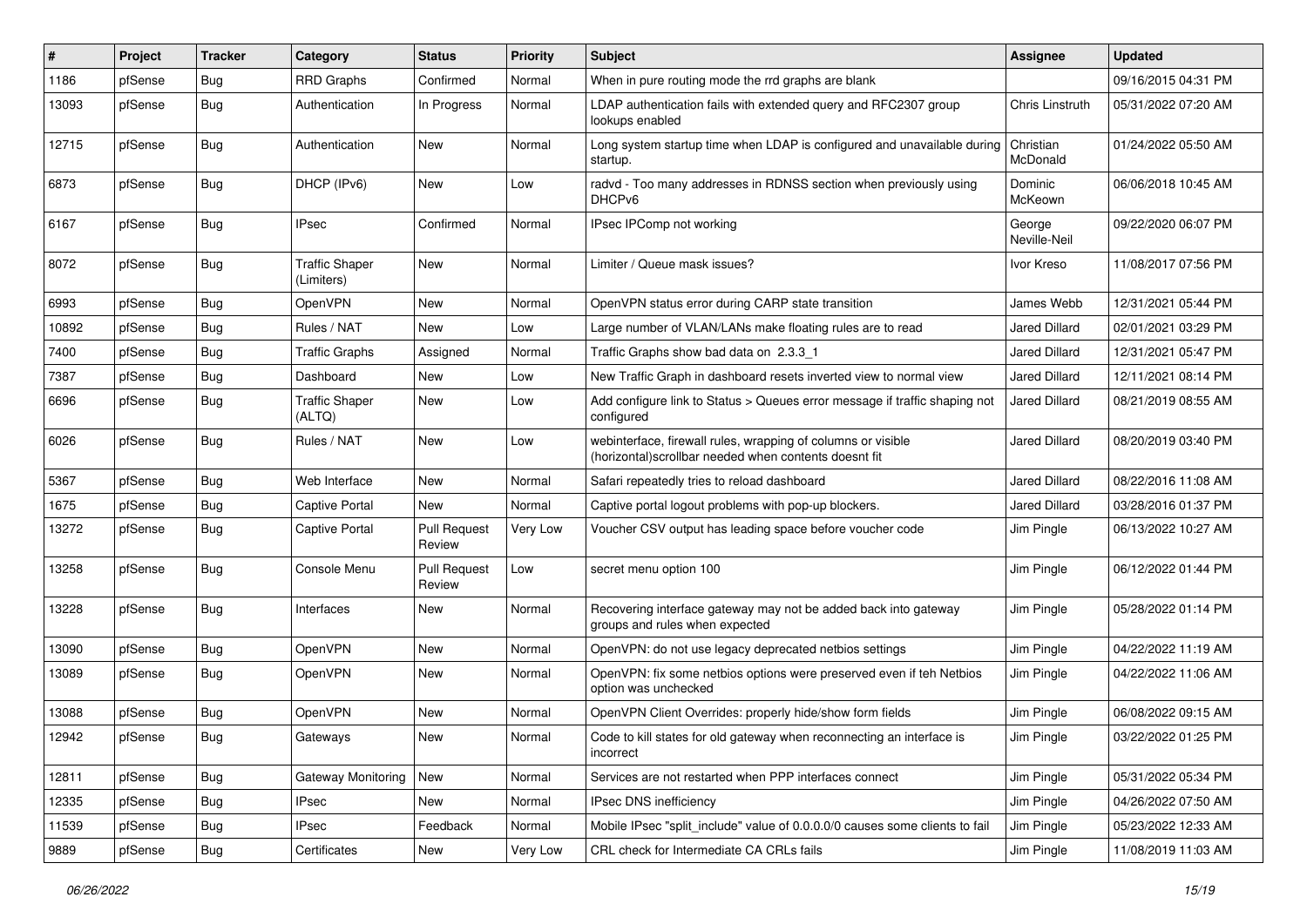| #     | Project | <b>Tracker</b> | Category                            | <b>Status</b>                 | <b>Priority</b> | Subject                                                                                                     | <b>Assignee</b>       | <b>Updated</b>      |
|-------|---------|----------------|-------------------------------------|-------------------------------|-----------------|-------------------------------------------------------------------------------------------------------------|-----------------------|---------------------|
| 8380  | pfSense | <b>Bug</b>     | OpenVPN                             | New                           | Normal          | OpenVPN RADIUS password length is not constant                                                              | Jim Pingle            | 07/17/2020 11:46 AM |
| 6624  | pfSense | Bug            | <b>IPsec</b>                        | Confirmed                     | Normal          | changes in IPsec config should down the connection                                                          | Jim Pingle            | 08/02/2021 12:08 PM |
| 10875 | pfSense | <b>Bug</b>     | Gateways                            | New                           | Normal          | PPP periodic reset does not fully restore gateway group round-robin<br>functionality                        | Luiz Souza            | 11/05/2020 07:44 AM |
| 10708 | pfSense | Bug            | Upgrade                             | New                           | Normal          | ZFS bootpool boot symlink issue                                                                             | Luiz Souza            | 03/08/2021 07:03 AM |
| 9123  | pfSense | <b>Bug</b>     | Interfaces                          | Feedback                      | Very High       | Adding/configuring vlan on ixl-devices causes ag add macvlan err -53,<br>ag error 14                        | Luiz Souza            | 05/16/2022 07:57 AM |
| 8964  | pfSense | Bug            | <b>IPsec</b>                        | <b>New</b>                    | High            | IPsec async cryptography advanced setting - TCP traffic not passing<br>through                              | Luiz Souza            | 12/08/2020 12:09 PM |
| 8815  | pfSense | <b>Bug</b>     | Interfaces                          | New                           | Normal          | IP addresses are removed from interfaces when link is lost and either IPv4<br>or IPv6 is dynamic            | Luiz Souza            | 07/21/2021 07:49 AM |
| 8611  | pfSense | Bug            | Interfaces                          | In Progress                   | Normal          | unable to receive IPv6 RA's on SG-1000, default route lost                                                  | Luiz Souza            | 02/01/2021 03:31 PM |
| 8324  | pfSense | <b>Bug</b>     | Hardware / Drivers                  | <b>New</b>                    | Normal          | bxe cards require promisc for OSPF                                                                          | Luiz Souza            | 05/25/2020 03:19 PM |
| 8192  | pfSense | <b>Bug</b>     | Gateway Monitoring                  | New                           | Low             | dpinger - Change in ISP link-local IPv6 address drops connectivity                                          | Luiz Souza            | 11/05/2020 07:31 AM |
| 8100  | pfSense | Bug            | CARP                                | New                           | Normal          | pfsync Initially Deletes States on Primary for Connections Established<br>through Secondary                 | Luiz Souza            | 02/08/2022 12:59 PM |
| 8013  | pfSense | Bug            | <b>IPsec</b>                        | New                           | Normal          | IPsec MSS clamping value shared for IPv4 and IPv6                                                           | Luiz Souza            | 10/28/2021 01:37 PM |
| 7389  | pfSense | Bug            | <b>Traffic Shaper</b><br>(Limiters) | In Progress                   | Normal          | Limiter does not work with transparent proxy                                                                | Luiz Souza            | 02/01/2021 03:31 PM |
| 7235  | pfSense | Bug            | IPsec                               | <b>New</b>                    | Normal          | 4860 has not got significant IPsec performance rising with enabled HW<br>acceleration                       | Luiz Souza            | 12/18/2021 04:32 PM |
| 6333  | pfSense | <b>Bug</b>     | Gateway Monitoring                  | Confirmed                     | Normal          | Bootup starts/restarts dpinger multiple times                                                               | Luiz Souza            | 11/16/2020 01:11 PM |
| 6295  | pfSense | <b>Bug</b>     | <b>Traffic Shaper</b><br>(Limiters) | New                           | Normal          | Crash upon applying CODELQ to untagged parent interface when also<br>applied to daughter VLAN               | Luiz Souza            | 08/20/2019 02:44 PM |
| 6220  | pfSense | <b>Bug</b>     | <b>Operating System</b>             | Confirmed                     | Normal          | state mismatch with host-initiated traffic matching binat to IP not locally<br>assigned                     | Luiz Souza            | 06/08/2016 09:23 AM |
| 4479  | pfSense | <b>Bug</b>     | Operating System                    | <b>New</b>                    | Normal          | Firewall rules won't match GRE interface after applying IPSEC transport<br>encryption on GRE tunnel         | Luiz Souza            | 08/20/2021 08:46 AM |
| 4406  | pfSense | <b>Bug</b>     | <b>Operating System</b>             | Confirmed                     | Normal          | ALTQ problems with wireless cloned interfaces                                                               | Luiz Souza            | 11/19/2015 12:06 AM |
| 4298  | pfSense | <b>Bug</b>     | <b>SNMP</b>                         | Assigned                      | Very Low        | Excessive errors from snmpd                                                                                 | Luiz Souza            | 09/13/2020 08:21 AM |
| 3824  | pfSense | <b>Bug</b>     | <b>Traffic Shaper</b><br>(Limiters) | Confirmed                     | Normal          | Limiters on bridge break traffic outside locally-configured IP subnets                                      | Luiz Souza            | 11/03/2016 07:16 PM |
| 1819  | pfSense | Bug            | <b>DNS Resolver</b>                 | New                           | Normal          | DNS Resolver Not Registering DHCP Server Specified Domain Name                                              | Luiz Souza            | 04/28/2022 01:53 PM |
| 13243 | pfSense | <b>Bug</b>     | <b>OpenVPN</b>                      | <b>Pull Request</b><br>Review | Normal          | OpenVPN status for multi-user VPN shows info icon to display RADIUS<br>rules when there are none to display | Marcos<br>Mendoza     | 06/19/2022 05:53 PM |
| 9349  | pfSense | <b>Bug</b>     | IPsec                               | Confirmed                     | Normal          | IPSec service start/stop/restart fails after settings change                                                | Markus<br>Stockhausen | 10/30/2020 01:33 PM |
| 13014 | pfSense | Bug            | <b>IPsec</b>                        | New                           | Normal          | Charon.vici can get in a bad state                                                                          | Mateusz Guzik         | 05/24/2022 05:05 PM |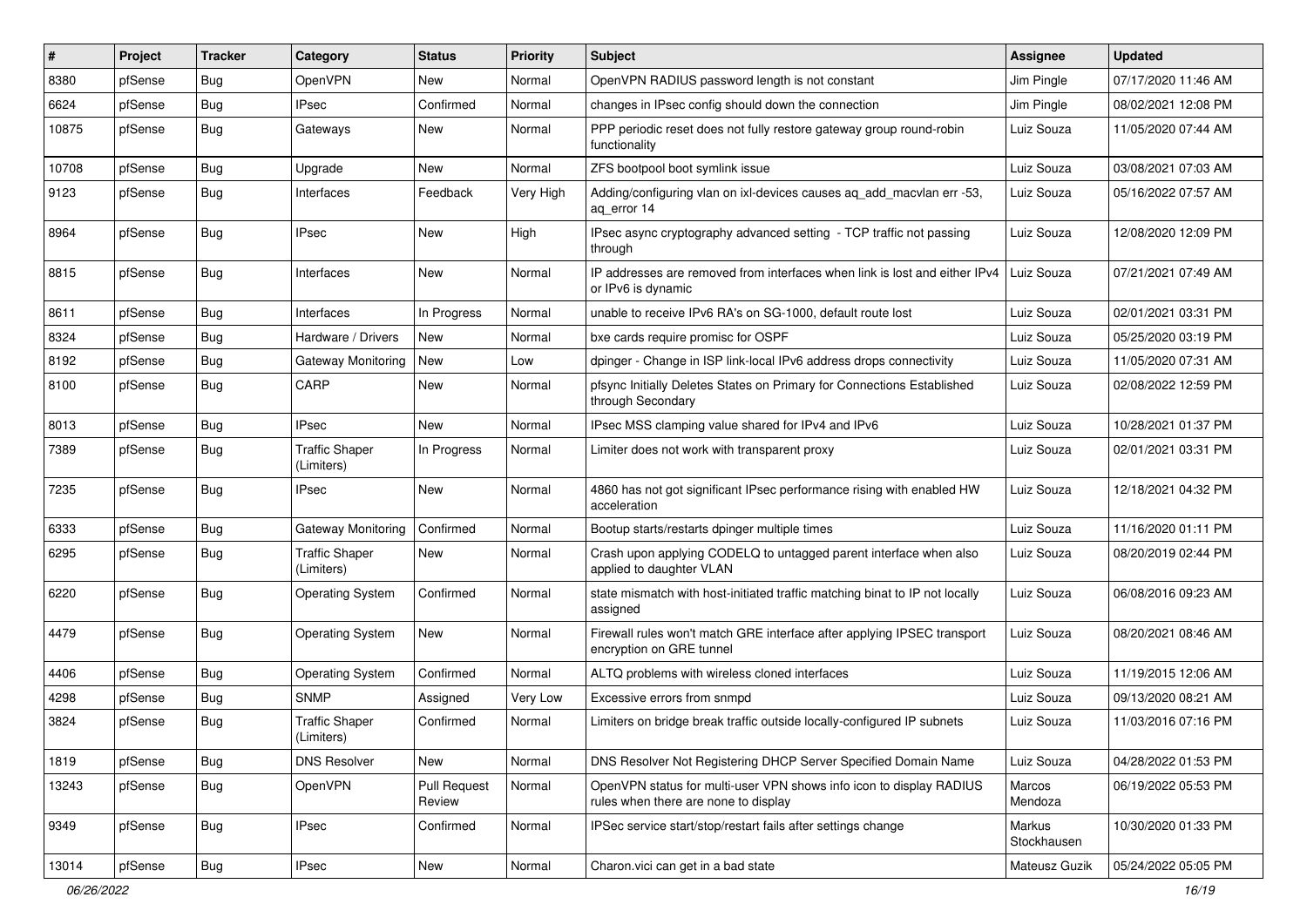| #     | Project | <b>Tracker</b> | Category                    | <b>Status</b>                 | <b>Priority</b> | Subject                                                                                                          | <b>Assignee</b>         | <b>Updated</b>      |
|-------|---------|----------------|-----------------------------|-------------------------------|-----------------|------------------------------------------------------------------------------------------------------------------|-------------------------|---------------------|
| 12849 | pfSense | <b>Bug</b>     | <b>Operating System</b>     | <b>New</b>                    | Normal          | pfsync kernel crash on reboot                                                                                    | Mateusz Guzik           | 02/22/2022 02:02 PM |
| 12547 | pfSense | <b>Bug</b>     | <b>Operating System</b>     | Feedback                      | Normal          | unsheduled system reboot/crash                                                                                   | Mateusz Guzik           | 12/01/2021 01:20 PM |
| 12144 | pfSense | <b>Bug</b>     | <b>Operating System</b>     | In Progress                   | Normal          | Bug in "df -t" filtering if two filesystems use the same mountpoint                                              | Mateusz Guzik           | 09/10/2021 10:07 AM |
| 12079 | pfSense | <b>Bug</b>     | <b>IGMP Proxy</b>           | New                           | Normal          | IGMPProxy: kernel panic, Sleeping thread owns a non-sleepable lock                                               | Mateusz Guzik           | 05/10/2022 03:14 PM |
| 4451  | pfSense | Bug            | DHCP (IPv4)                 | New                           | Low             | Status DHCP Leases shows double entries for static entries without IP<br>address                                 | <b>Phillip Davis</b>    | 05/21/2022 04:55 PM |
| 13226 | pfSense | <b>Bug</b>     | Captive Portal              | Confirmed                     | Normal          | Captive Portal doesn't disconnect established OpenVPN link                                                       | Reid Linnemann          | 05/30/2022 10:38 AM |
| 13215 | pfSense | <b>Bug</b>     | Captive Portal              | Assigned                      | Normal          | Allowed MAC/IP/Hostname traffic counts for authorized users                                                      | Reid Linnemann          | 05/31/2022 05:31 PM |
| 9296  | pfSense | <b>Bug</b>     | Aliases / Tables            | Confirmed                     | Low             | Alias content is sometimes incomplete when mixing FQDN and IP address                                            | Reid Linnemann          | 06/18/2022 03:12 PM |
| 8179  | pfSense | <b>Bug</b>     | DHCP (IPv4)                 | Feedback                      | Normal          | Incorrect reverse DNS zone in DHCP server config for non-octet-aligned<br>subnet mask                            | Renato Botelho          | 02/09/2022 11:17 PM |
| 11352 | pfSense | <b>Bug</b>     | FreeBSD                     | <b>New</b>                    | Low             | CTF types > 2^15 in the pfSense kernel config results in DTrace failing                                          | Scott Long              | 03/17/2021 02:52 AM |
| 13298 | pfSense | <b>Bug</b>     | <b>Dynamic DNS</b>          | <b>Pull Request</b><br>Review | Normal          | Dynv6 does not check response code when updating                                                                 | Tiago Beling<br>d'Avila | 06/24/2022 07:47 AM |
| 13225 | pfSense | <b>Bug</b>     | Interfaces                  | <b>New</b>                    | Normal          | Bridges with QinQ interfaces not properly set up at boot                                                         | Viktor Gurov            | 05/27/2022 08:19 AM |
| 13218 | pfSense | <b>Bug</b>     | Interfaces                  | <b>Pull Request</b><br>Review | Normal          | GIF-based interface MTU is assigned to parent interface on boot when<br>parent interface is a LAGG               | Viktor Gurov            | 05/27/2022 05:25 AM |
| 13217 | pfSense | <b>Bug</b>     | DHCP (IPv4)                 | New                           | Normal          | dholient using default pid file location which does not exist                                                    | Viktor Gurov            | 05/26/2022 08:09 AM |
| 13102 | pfSense | <b>Bug</b>     | <b>IPsec</b>                | <b>New</b>                    | Normal          | Deleting an IPSec tunnel doesn't destroy the SA (SADs/SPDs), causes<br>crash in status_ipsec.php                 | <b>Viktor Gurov</b>     | 05/20/2022 01:07 PM |
| 12920 | pfSense | <b>Bug</b>     | Gateway Monitoring          | <b>Pull Request</b><br>Review | Normal          | Gateway behavior differs when the gateway does not exist in config.xml                                           | <b>Viktor Gurov</b>     | 06/12/2022 01:27 PM |
| 12762 | pfSense | <b>Bug</b>     | <b>IPsec</b>                | <b>New</b>                    | Normal          | IPsec keep alive check ignores Child SA Start Action                                                             | <b>Viktor Gurov</b>     | 02/07/2022 11:21 AM |
| 12720 | pfSense | <b>Bug</b>     | Rules / NAT                 | <b>Pull Request</b><br>Review | Normal          | Hide the "tag" field on non-floating tabs                                                                        | <b>Viktor Gurov</b>     | 01/24/2022 03:11 PM |
| 12673 | pfSense | <b>Bug</b>     | Dashboard                   | <b>Pull Request</b><br>Review | Normal          | Firewall Logs Widget fails to update at intervals below 5 seconds.                                               | Viktor Gurov            | 05/17/2022 02:20 PM |
| 12385 | pfSense | <b>Bug</b>     | <b>Virtual IP Addresses</b> | <b>Pull Request</b><br>Review | Normal          | deleteVIP() does not check 1:1 NAT and Outbound NAT rules                                                        | <b>Viktor Gurov</b>     | 05/17/2022 02:21 PM |
| 12225 | pfSense | <b>Bug</b>     | Authentication              | <b>Pull Request</b><br>Review | Normal          | Group membership field is not needed for remote groups                                                           | <b>Viktor Gurov</b>     | 05/17/2022 02:21 PM |
| 11877 | pfSense | <b>Bug</b>     | Web Interface               | <b>Pull Request</b><br>Review | Very Low        | Labels and description dissapear in firewall_schedule_edit.php                                                   | Viktor Gurov            | 05/17/2022 02:22 PM |
| 11296 | pfSense | <b>Bug</b>     | Routing                     | New                           | Normal          | Static route targets may still reachable via default route when the gateway<br>they should route through is down | Viktor Gurov            | 05/10/2022 03:12 PM |
| 11091 | pfSense | <b>Bug</b>     | Interfaces                  | New                           | Normal          | Interfaces set as disabled in the configuration have an UP status in the<br>operating system at boot             | Viktor Gurov            | 05/10/2022 03:12 PM |
| 3132  | pfSense | <b>Bug</b>     | Gateway Monitoring          | In Progress                   | Normal          | Gateway events for IPv6 affect IPv4 services and vice versa                                                      | Viktor Gurov            | 05/10/2022 03:10 PM |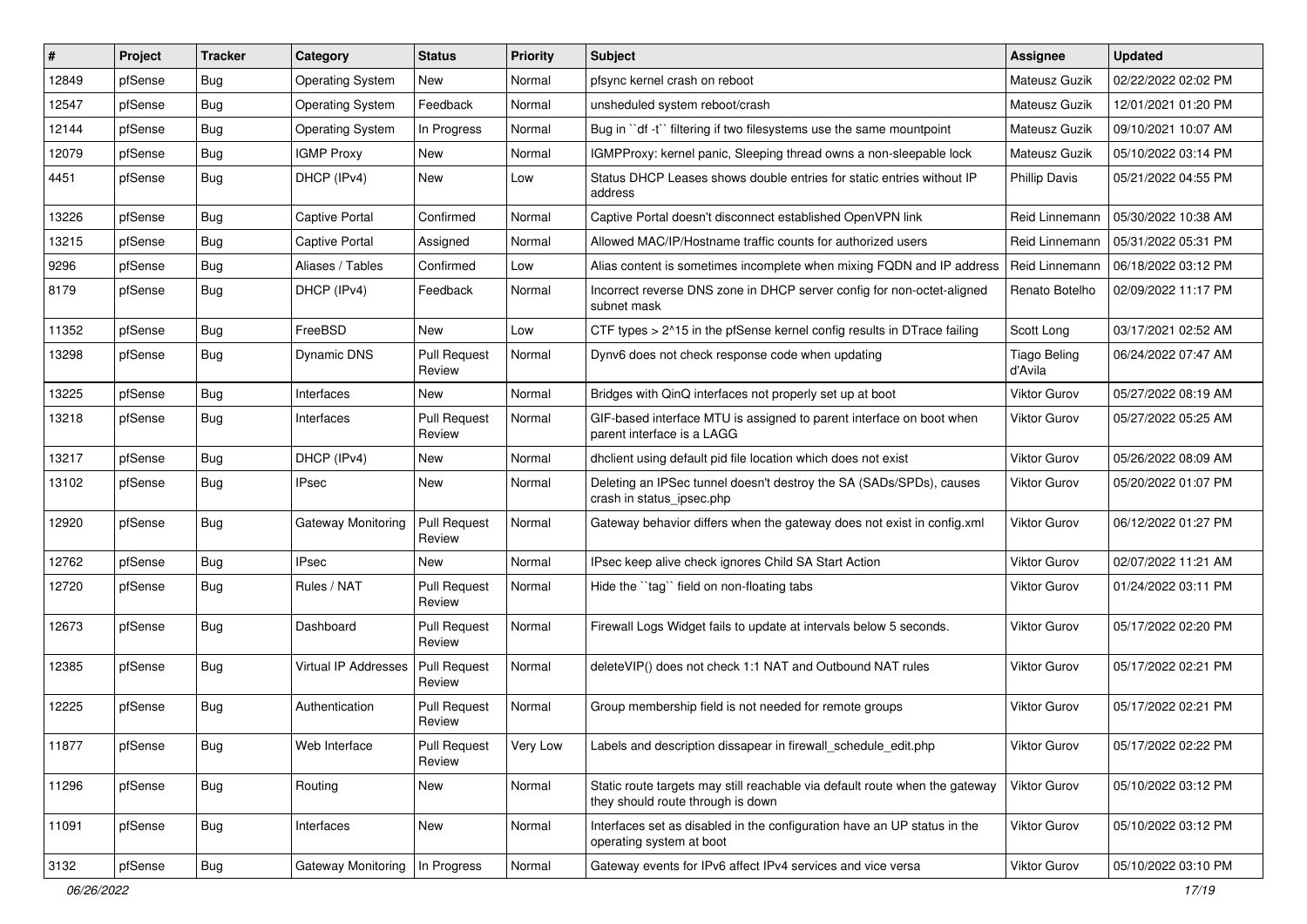| #     | Project | <b>Tracker</b> | Category                 | <b>Status</b>                 | <b>Priority</b> | Subject                                                                                                                                     | <b>Assignee</b> | <b>Updated</b>      |
|-------|---------|----------------|--------------------------|-------------------------------|-----------------|---------------------------------------------------------------------------------------------------------------------------------------------|-----------------|---------------------|
| 13290 | pfSense | Regression     | Captive Portal           | Feedback                      | Normal          | My PfSense version 2.7 is returning the error "dummynet bad switch 21"<br>every time I activate my Captive Portals (7).                     |                 | 06/20/2022 06:01 PM |
| 13248 | pfSense | Regression     | DHCP (IPv6)              | New                           | Normal          | IPv6 Router Advertisements runs when config.xml does not contain an<br>entry for the interface                                              |                 | 06/05/2022 07:44 PM |
| 12821 | pfSense | Regression     | Hardware / Drivers       | Confirmed                     | Normal          | Intel e1000 driver (em & igb) cannot pass VLAN0 tagged packets                                                                              |                 | 06/05/2022 08:23 AM |
| 12581 | pfSense | Regression     | DHCP (IPv6)              | New                           | Normal          | CARP IPv6 assigned address does not get advertised to endpoints with<br>RADV                                                                |                 | 12/16/2021 02:34 PM |
| 12382 | pfSense | Regression     | OpenVPN                  | <b>New</b>                    | Normal          | Certificate Depth checking creates OpenVPN micro-outages every time a<br>user authenticates after 2.5.2 upgrade                             |                 | 01/17/2022 04:17 AM |
| 12215 | pfSense | Regression     | OpenVPN                  | Feedback                      | Normal          | OpenVPN does not resync when running on a gateway group                                                                                     |                 | 12/22/2021 05:49 AM |
| 12183 | pfSense | Regression     | Interfaces               | <b>New</b>                    | Low             | Changing MAC address for PPP parent interface stopped working                                                                               |                 | 04/20/2022 04:16 PM |
| 11870 | pfSense | Regression     | Interfaces               | New                           | Normal          | Setting MTU on VLAN does not set MTU on parent interface in 2.5.1                                                                           |                 | 05/02/2021 05:48 AM |
| 12549 | pfSense | Regression     | <b>IPsec</b>             | <b>New</b>                    | Normal          | Per-user Mobile IPsec settings are not applied to connecting mobile clients Jim Pingle                                                      |                 | 04/26/2022 07:50 AM |
| 11545 | pfSense | Regression     | <b>Interfaces</b>        | Feedback                      | Normal          | Primary interface address is not always used when VIPs are present                                                                          | Reid Linnemann  | 06/24/2022 10:25 AM |
| 11570 | pfSense | Regression     | Gateways                 | <b>Pull Request</b><br>Review | Normal          | Gateway monitoring services is not always restarted on interface events,<br>which may prevent a WAN from recovering back to an online state | Viktor Gurov    | 06/22/2022 09:04 PM |
| 13297 | pfSense | Feature        | Routing                  | New                           | Normal          | Support for Gateway Groups as Static Route destinations                                                                                     |                 | 06/24/2022 07:41 AM |
| 13296 | pfSense | Feature        | DHCP (IPv6)              | New                           | Normal          | Add support for DHCP6 OPTION_PD_EXCLUDE (RFC 6603)                                                                                          |                 | 06/24/2022 10:10 PM |
| 13294 | pfSense | Feature        | Gateways                 | New                           | Low             | Change gateway name                                                                                                                         |                 | 06/22/2022 06:07 PM |
| 13293 | pfSense | Feature        | OpenVPN                  | New                           | Normal          | Option to set auth-gen-token in OpenVPN GUI                                                                                                 |                 | 06/21/2022 02:35 PM |
| 13287 | pfSense | Feature        | Configuration<br>Backend | New                           | Normal          | Encode OpenVPN Custom Options                                                                                                               |                 | 06/20/2022 10:33 AM |
| 13264 | pfSense | Feature        | <b>IPsec</b>             | <b>New</b>                    | Normal          | IPSec Phase2 select multiple PFS key groups                                                                                                 |                 | 06/10/2022 04:29 PM |
| 13260 | pfSense | Feature        | Authentication           | <b>New</b>                    | Normal          | Add support for OpenVPN static-challenge                                                                                                    |                 | 06/09/2022 02:04 PM |
| 13256 | pfSense | Feature        | DHCP (IPv4)              | New                           | Normal          | Better handling of duplicate IPs in static DHCP assignments                                                                                 |                 | 06/11/2022 04:51 PM |
| 13244 | pfSense | Feature        | Web Interface            | <b>New</b>                    | Normal          | Add help text under Timezone settings in the GUI                                                                                            |                 | 06/03/2022 01:00 PM |
| 13242 | pfSense | Feature        | Gateway Monitoring       | New                           | Normal          | Enhancements to static route creation/deletion for dpinger monitor IPs                                                                      |                 | 06/03/2022 11:20 AM |
| 13227 | pfSense | Feature        | <b>IPsec</b>             | New                           | High            | Enable IPSec Virtual IP Pool assignment by Radius for Mobile Users -<br>SIMPLE FIX                                                          |                 | 05/27/2022 10:15 AM |
| 13220 | pfSense | Feature        | Captive Portal           | <b>New</b>                    | Very Low        | Voucher per-roll bandwidth restrictions and traffic quotas                                                                                  |                 | 05/26/2022 08:16 AM |
| 13219 | pfSense | Feature        | Captive Portal           | New                           | Very Low        | Enable/Disable single voucher roll                                                                                                          |                 | 05/26/2022 08:14 AM |
| 13168 | pfSense | Feature        | Dashboard                | New                           | Low             | Multiple Dashboard views for a single user                                                                                                  |                 | 05/16/2022 07:53 AM |
| 13165 | pfSense | Feature        | Dashboard                | <b>Pull Request</b><br>Review | Normal          | Feat: live update for Services dashboard widget                                                                                             |                 | 05/15/2022 01:48 AM |
| 13161 | pfSense | Feature        | Web Interface            | New                           | Very Low        | FLASH PORT'S LED button, to help quickly find port that need to be<br>connected to patch&cable                                              |                 | 05/14/2022 06:35 AM |